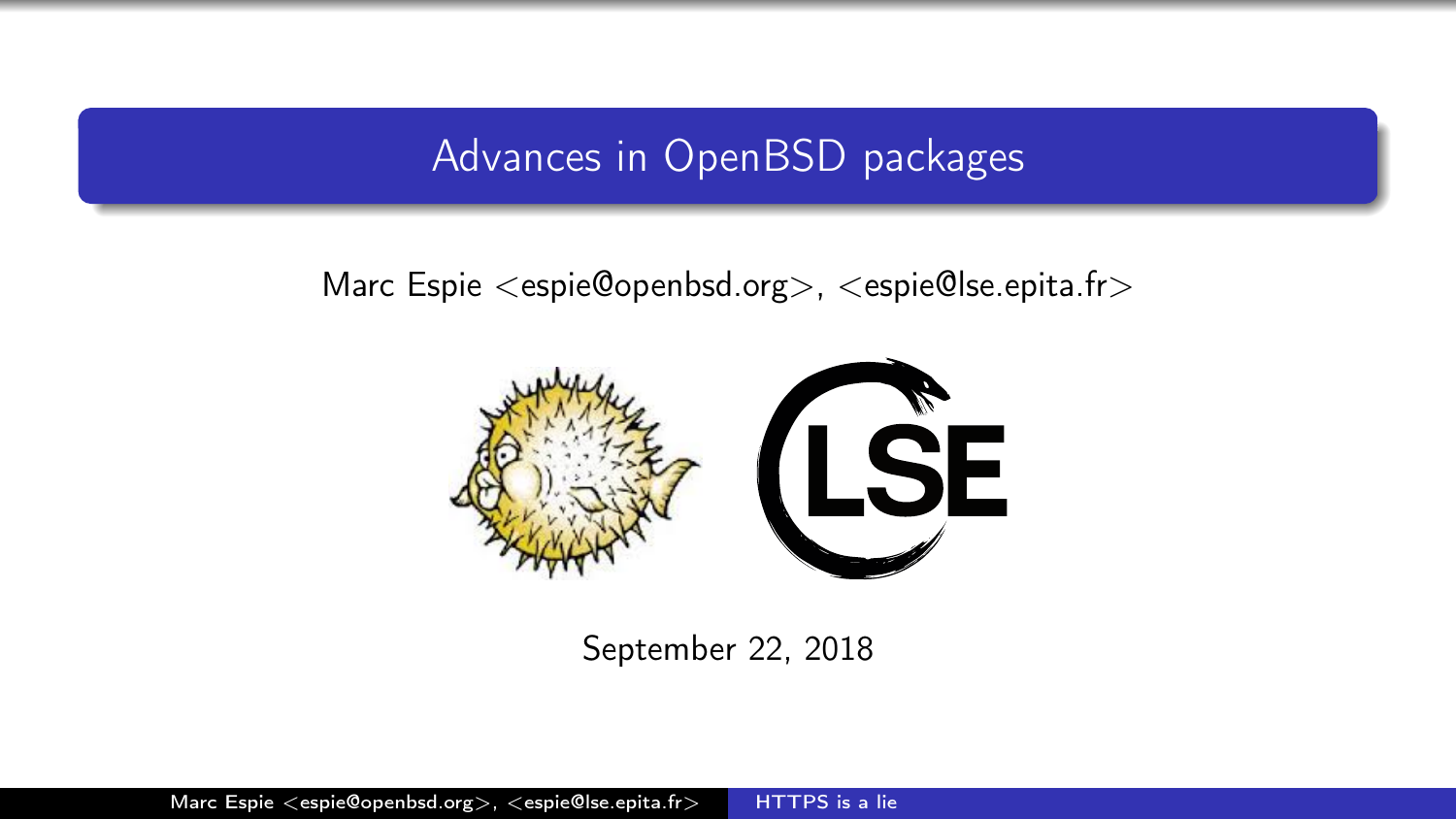# HTTPS is a lie

# Marc Espie <espie@openbsd.org>, <espie@lse.epita.fr>



### September 22, 2018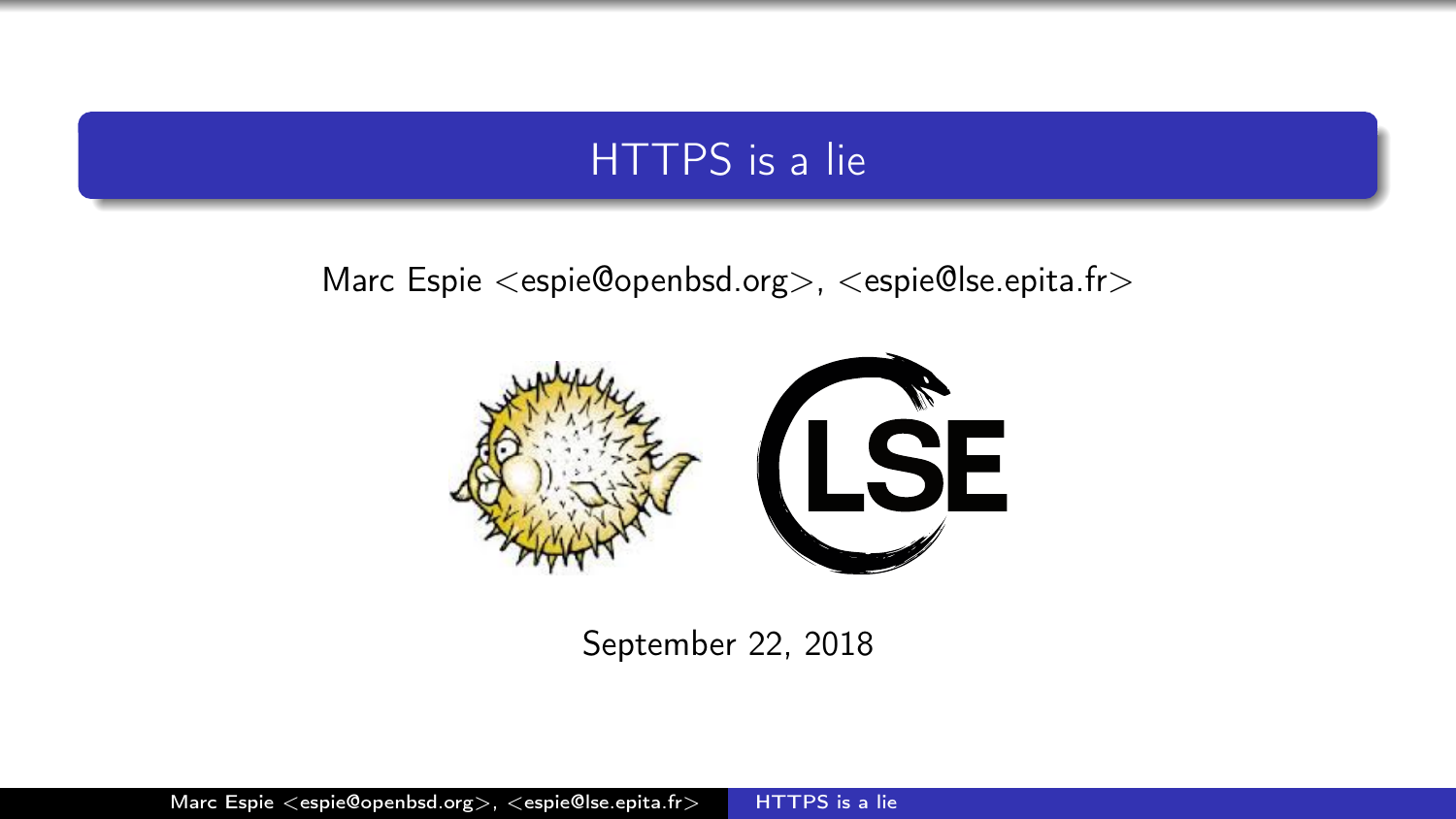This talk is actually a two-parter

- Security of https in pkg\_add (joint LSE / OpenBSD work)
- Security/convenience of building packages (PORTS\_PRIVSEP)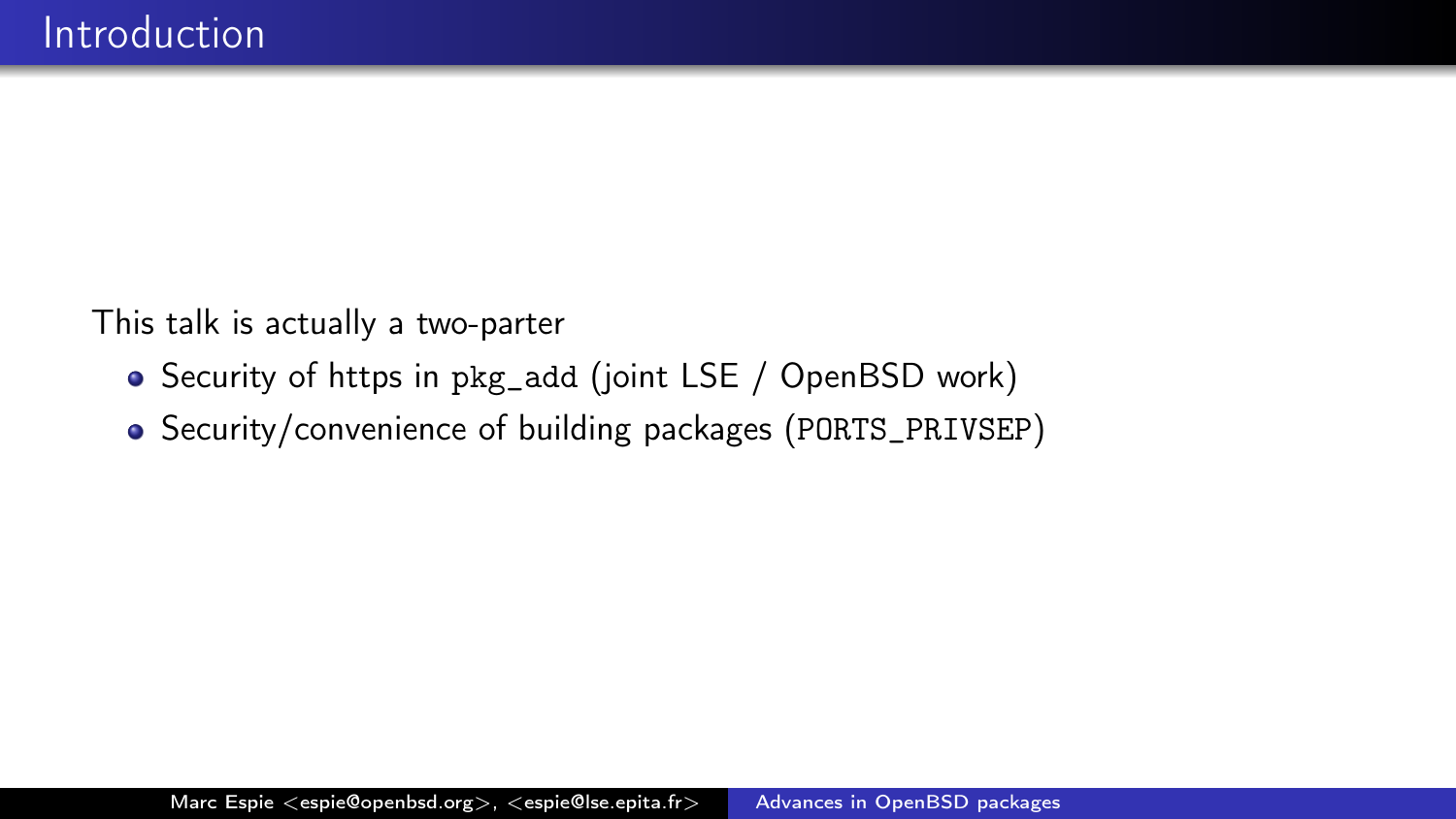#### Introduction

- pkg\_add is used to install and update packages.
- currently grabs packages through an external ftp command.
- **•** ftp handles ftp, http, https.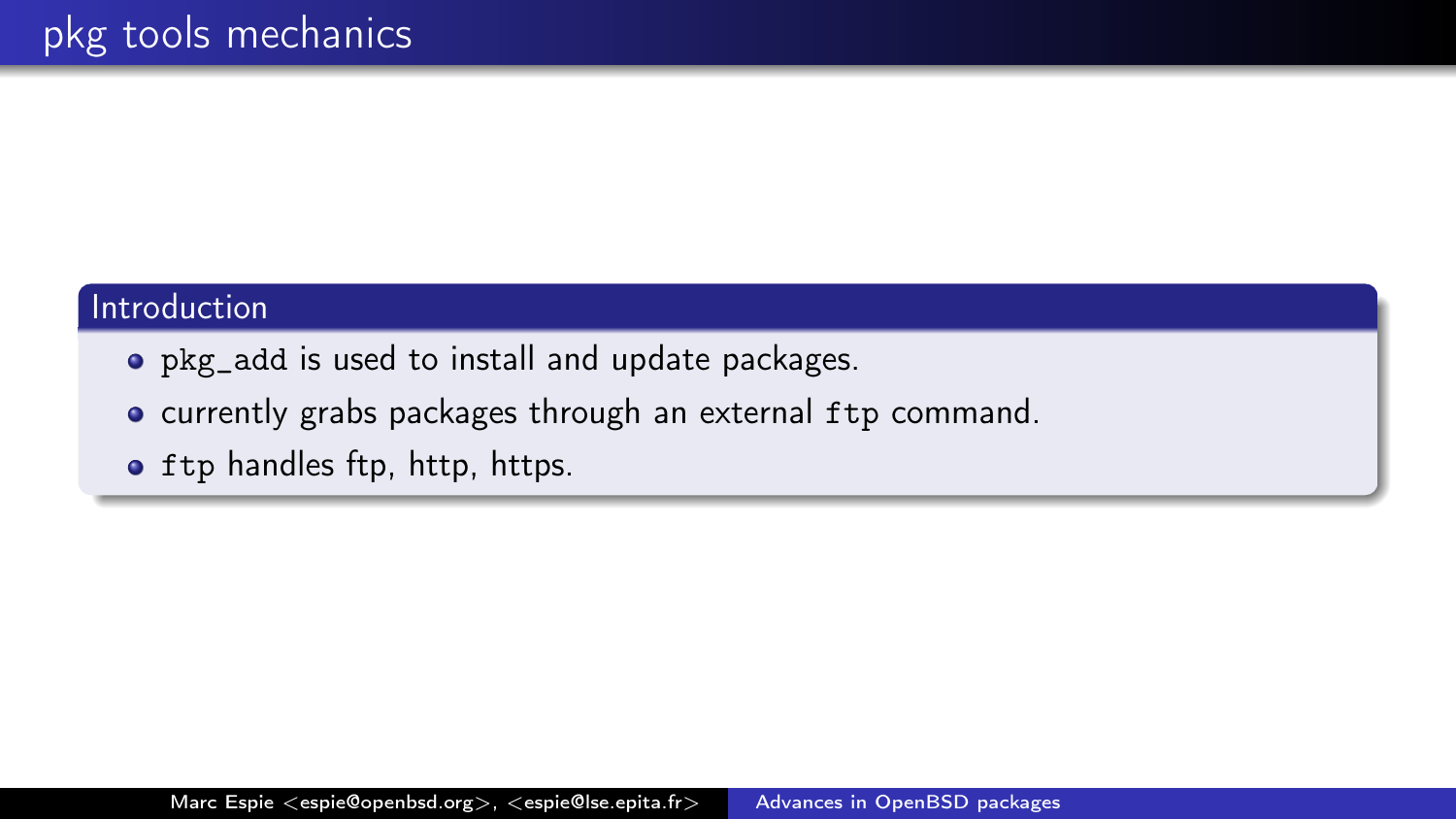#### More precisely

- each transfer is a new ftp process
- https is slower than http by about 30%.
- no resumption, because we have no state
- libtls did provide session resumption, but no serialization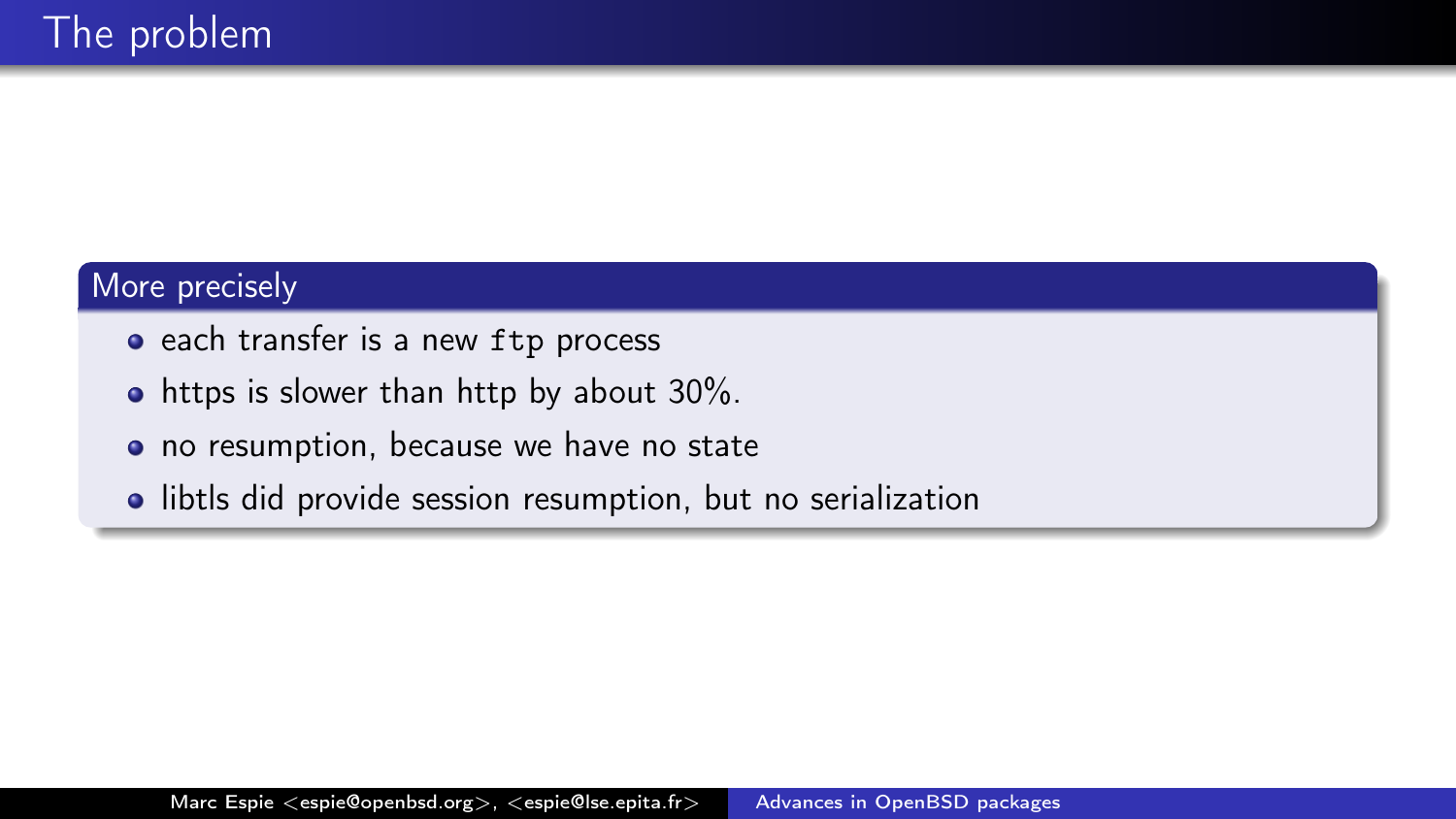# **HTTPS**

TLS, like most crypto frameworks, uses asymetric crypto for authentification That's expensive.

Session resumption shunts that by starting with a shared secret With session resumption, you get one less packet on a connection start. And it's even more useful for slow boxes.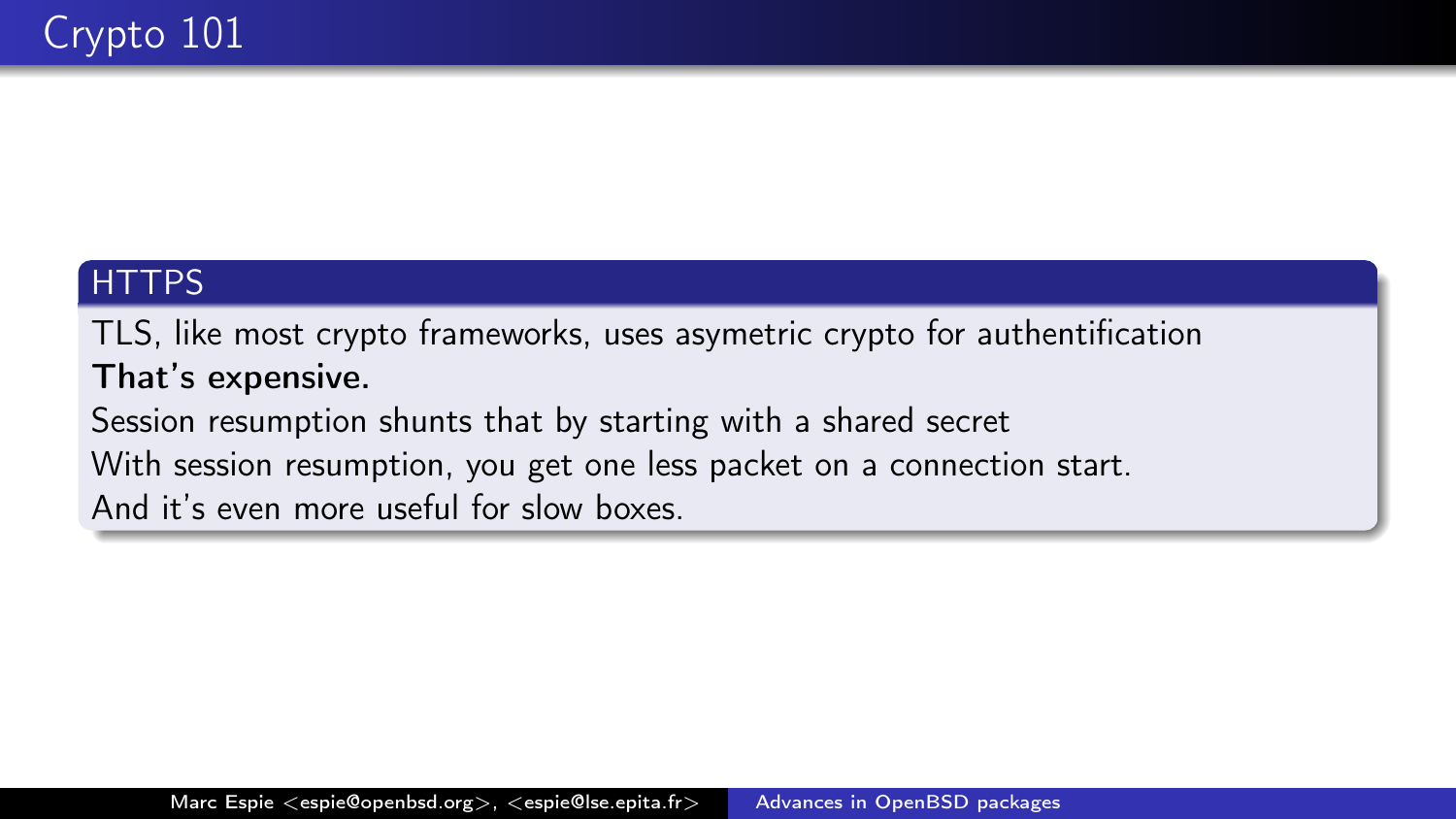## **Strategy**

- **o** libtls must have serialisation for session info
- ftp must support this as an option
- pkg\_add has to pass the option (and create the file)
- pkg\_add must connect to the same server each time

#### Same server ?

We now use cdn mirrors, (mostly thanks to Job Snyder) so the first connection starts with a redirect.

Solution: pkg\_add parses redirection messages, so that all connections within a run end up on the same box.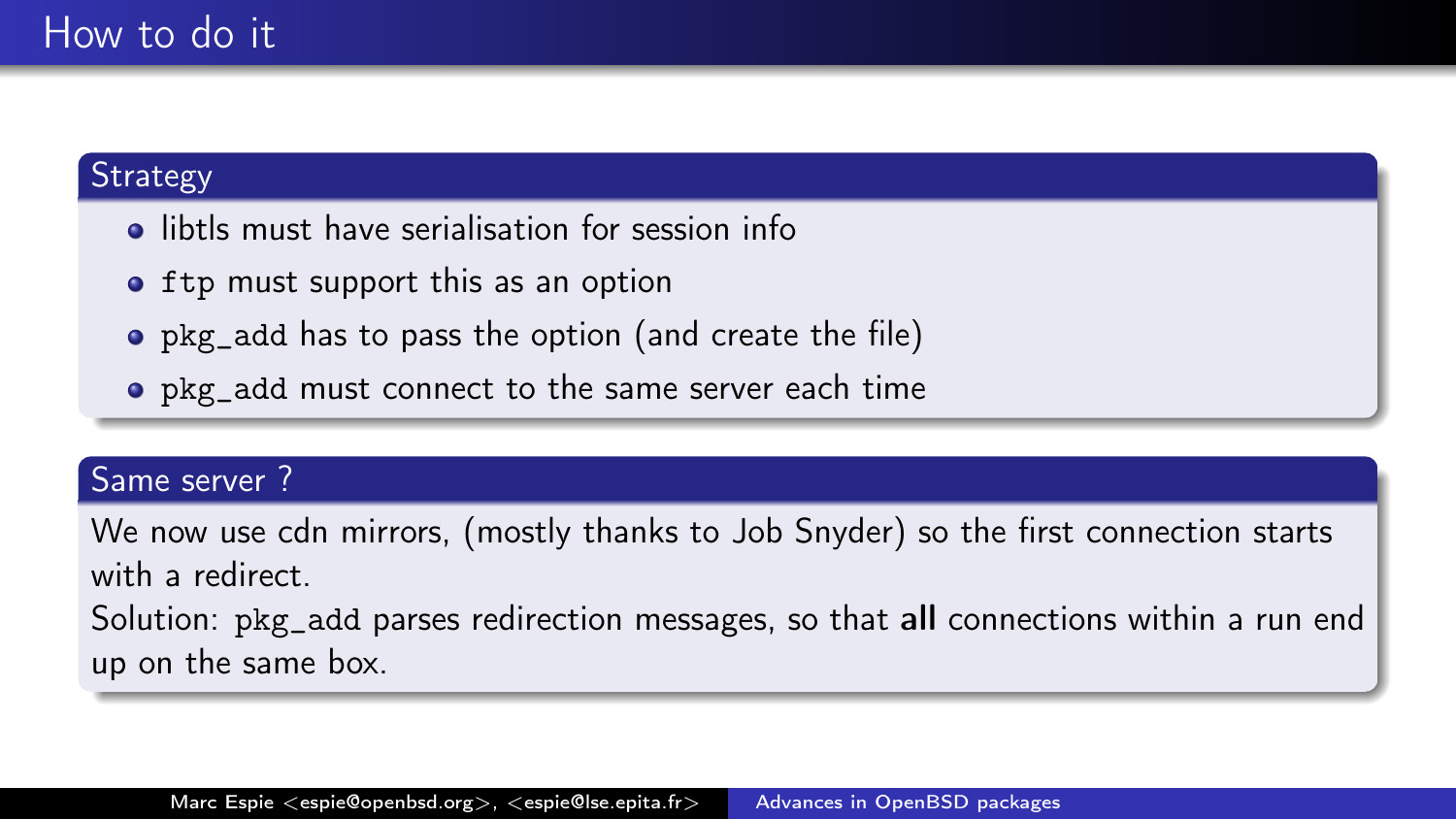#### the tls part

Not my work, mostly Joel Sing, Bob Beck, Ted Unangt, Theo de Raadt Ended up working with a temporary file:  $ftp -S$  session=/dev/ $fd/n$ .

#### the pkg\_add part

Ended up retooling temporary file creation so I could get pure fd (and unlink the file) pass the fd to ftp.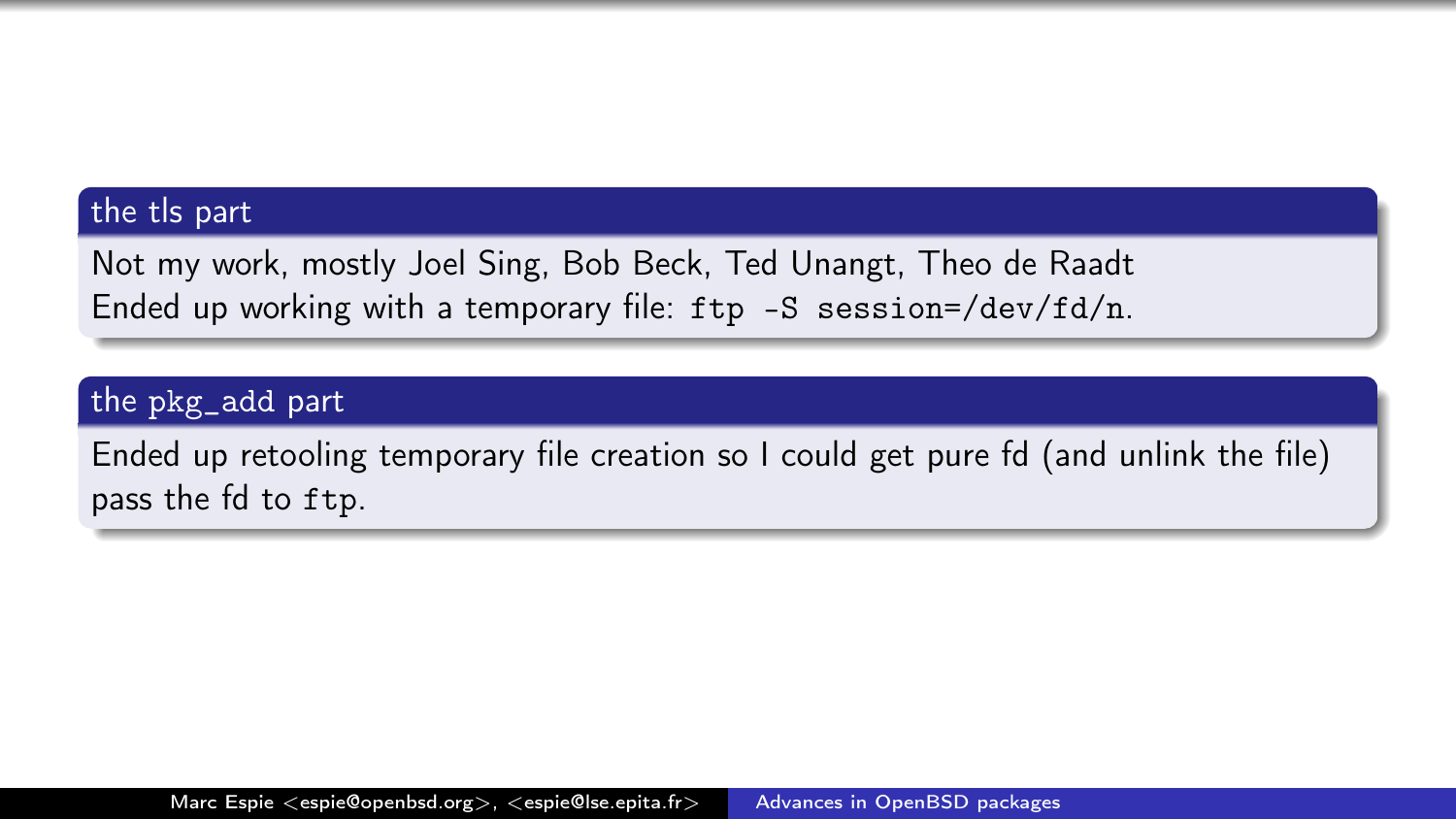## No such file

Turns out perl does something really smart, see \$SYSTEM\_FD\_MAX. Everything above it is marked close-on-exec.

That's actually what we want.

Just turn it off manually WHEN we want the fd.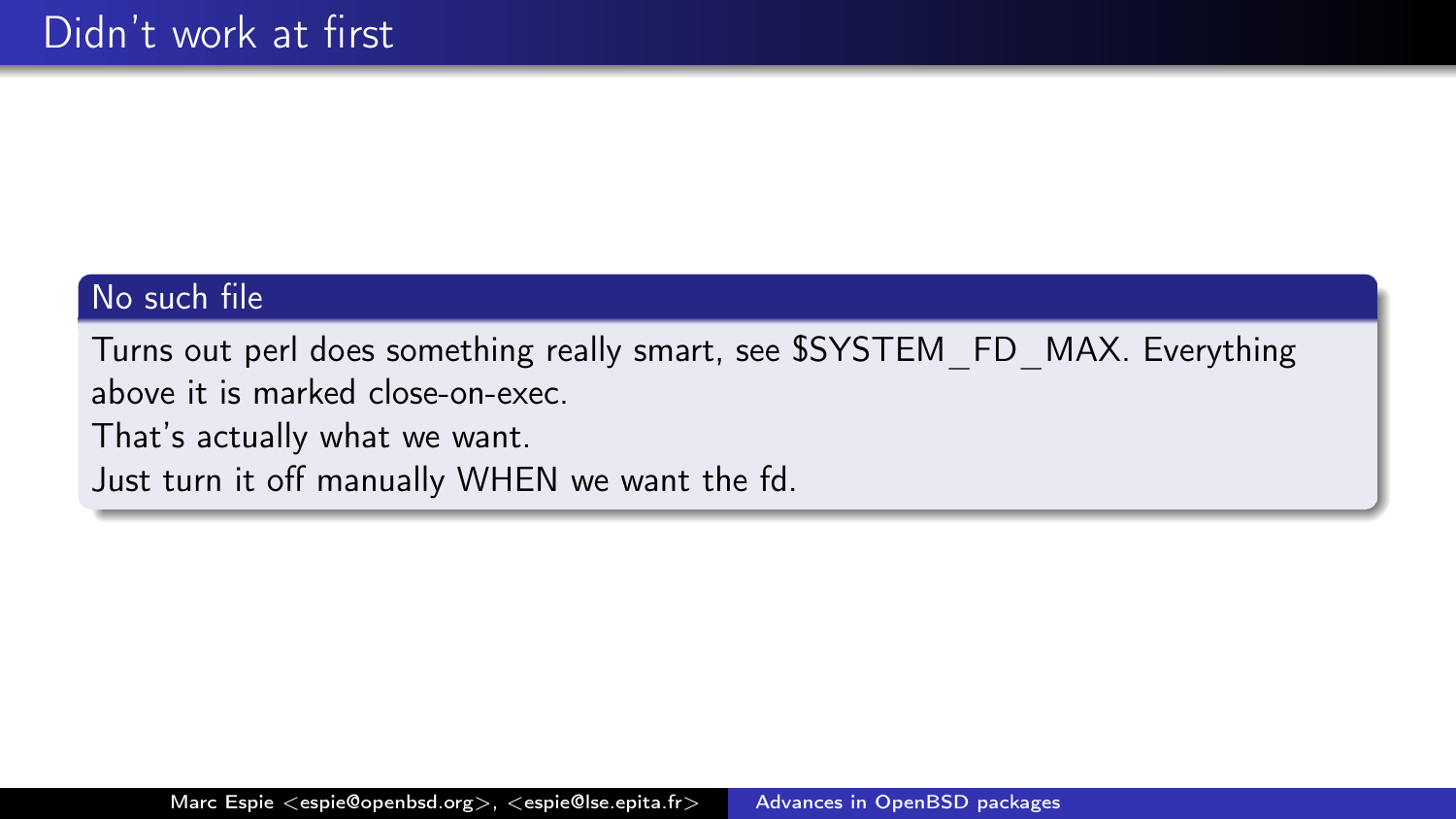# The code

```
sub setup_session
{
        my $self = shift;
        $self->fcount} = 0;
        local (<math>3</math>, <math>3</math>);
        my ($uid, $gid, $user) = $self->fetch_id;
        if (defined $uid) {
                s = suid:
                $) = "$gid $gid";}
        my ($fh, undef) = OpenBSD::Temp::fh_file("session",
                sub { unlink(shift); });
        if (!defined $fh) {
                $self->{state}->fatal("Can't write session into tmp directory");
        }
        $self->{fh} = $fh; # XXX store the full fh and not the fileno
}
sub ftp_cmd
{
        my $self = shift;
        return $self->SUPER::ftp_cmd." -S session=/dev/fd/".fileno($self->{fh});
}
sub drop_privileges_and_setup_env
{
        mv $self = shift:
        $self->SUPER::drop_privileges_and_setup_env;
        # reset the CLOEXEC flag on that one
        fcntl($self->{fh}, F_SETFD, 0);
}
```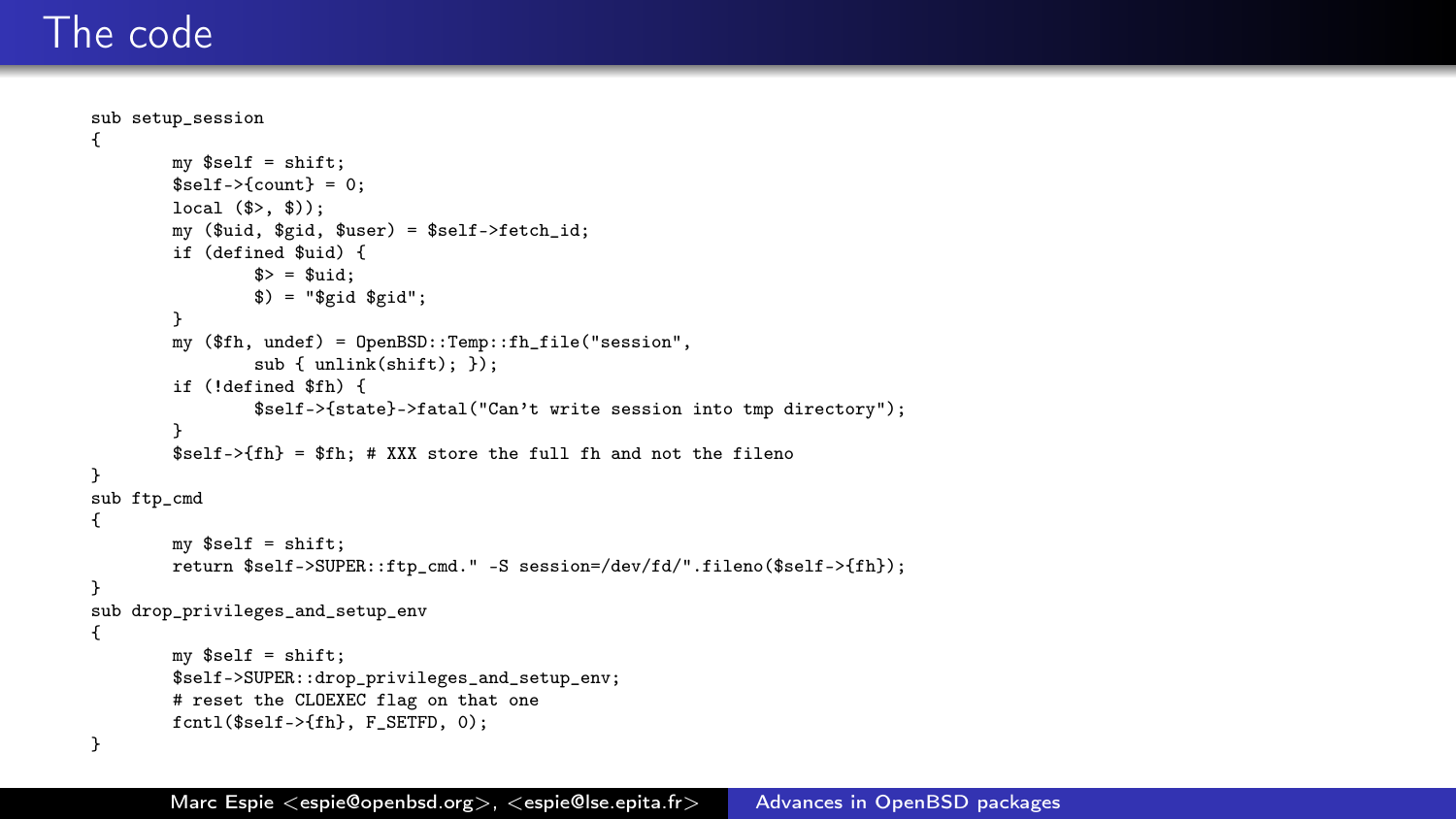Most mirrors support session resumption. A few do weird things, the Brazilian mirror for instance Some (ftp.fr) had to get session resumption Some don't really support session resumption, mirror. vdms. io for instance.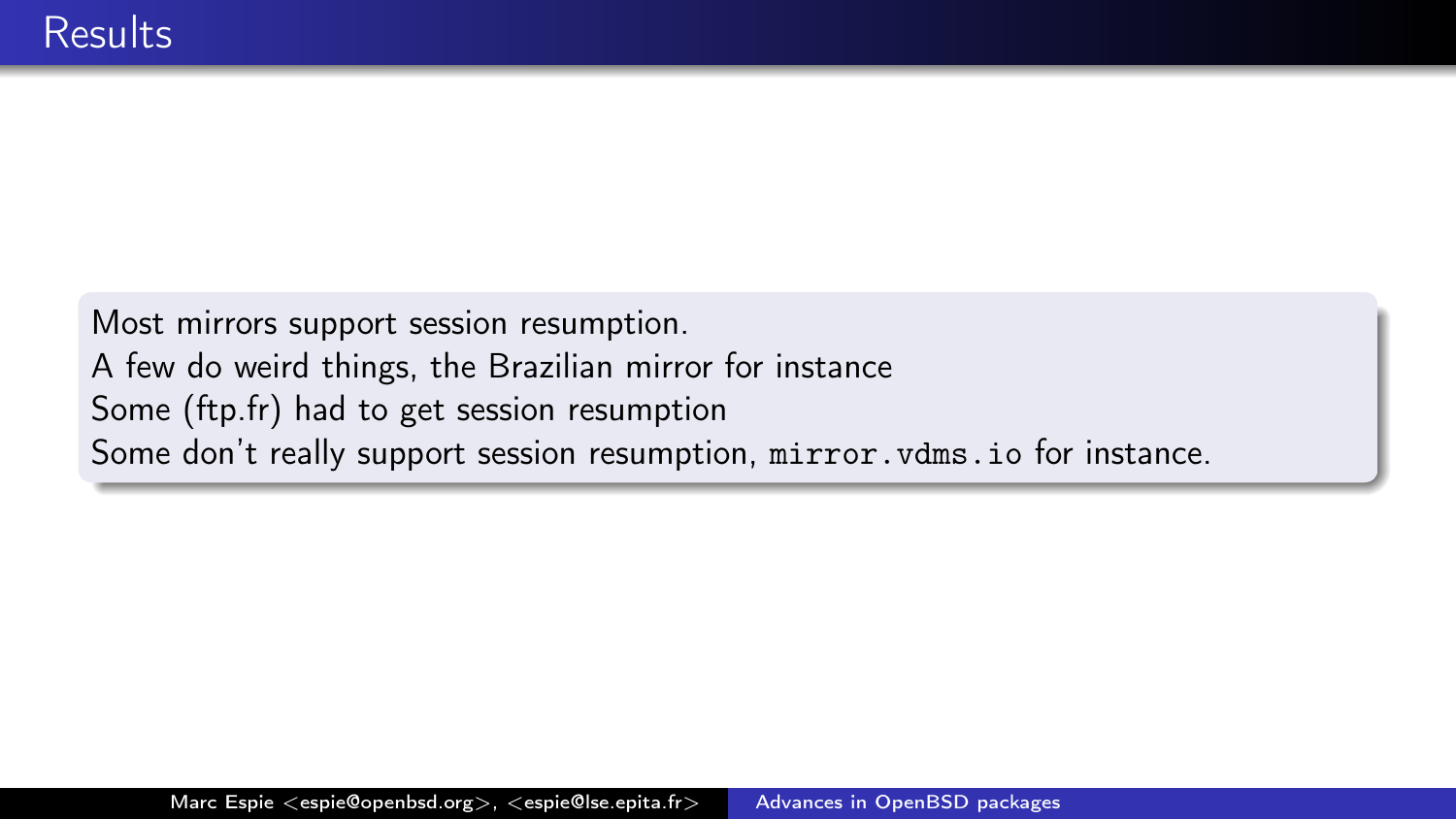### Note that you can debug this with https://www.ssllabs.com/

| <b>Secure Renegotiation</b>                            | <b>Supported</b>                                    |
|--------------------------------------------------------|-----------------------------------------------------|
| <b>Secure Client-Initiated Renegotiation</b>           | No                                                  |
| <b>Insecure Client-Initiated Renegotiation</b>         | <b>No</b>                                           |
| <b>BEAST attack</b>                                    | Not mitigated server-side (more info) TLS10: 0xc013 |
| POODLE (SSLv3)                                         | No, SSL 3 not supported (more info)                 |
| <b>POODLE (TLS)</b>                                    | No (more info)                                      |
| <b>Downgrade attack prevention</b>                     | Yes, TLS FALLBACK SCSV supported (more info)        |
| <b>SSL/TLS compression</b>                             | <b>No</b>                                           |
| RC4                                                    | No                                                  |
| <b>Heartbeat (extension)</b>                           | No                                                  |
| <b>Heartbleed (vulnerability)</b>                      | No (more info)                                      |
| <b>Ticketbleed (vulnerability)</b>                     | No (more info)                                      |
| OpenSSL CCS vuln. (CVE-2014-0224)                      | No (more info)                                      |
| <b>OpenSSL Padding Oracle vuln.</b><br>(CVE-2016-2107) | No (more info)                                      |
| <b>ROBOT</b> (vulnerability)                           | No (more info)                                      |
| <b>Forward Secrecy</b>                                 | With modern browsers (more info)                    |
| <b>ALPN</b>                                            | Yes h2 http/1.1                                     |
| <b>NPN</b>                                             | Yes h2 http/1.1 http/1.0                            |
| <b>Session resumption (caching)</b>                    | No (IDs assigned but not accepted)                  |
|                                                        |                                                     |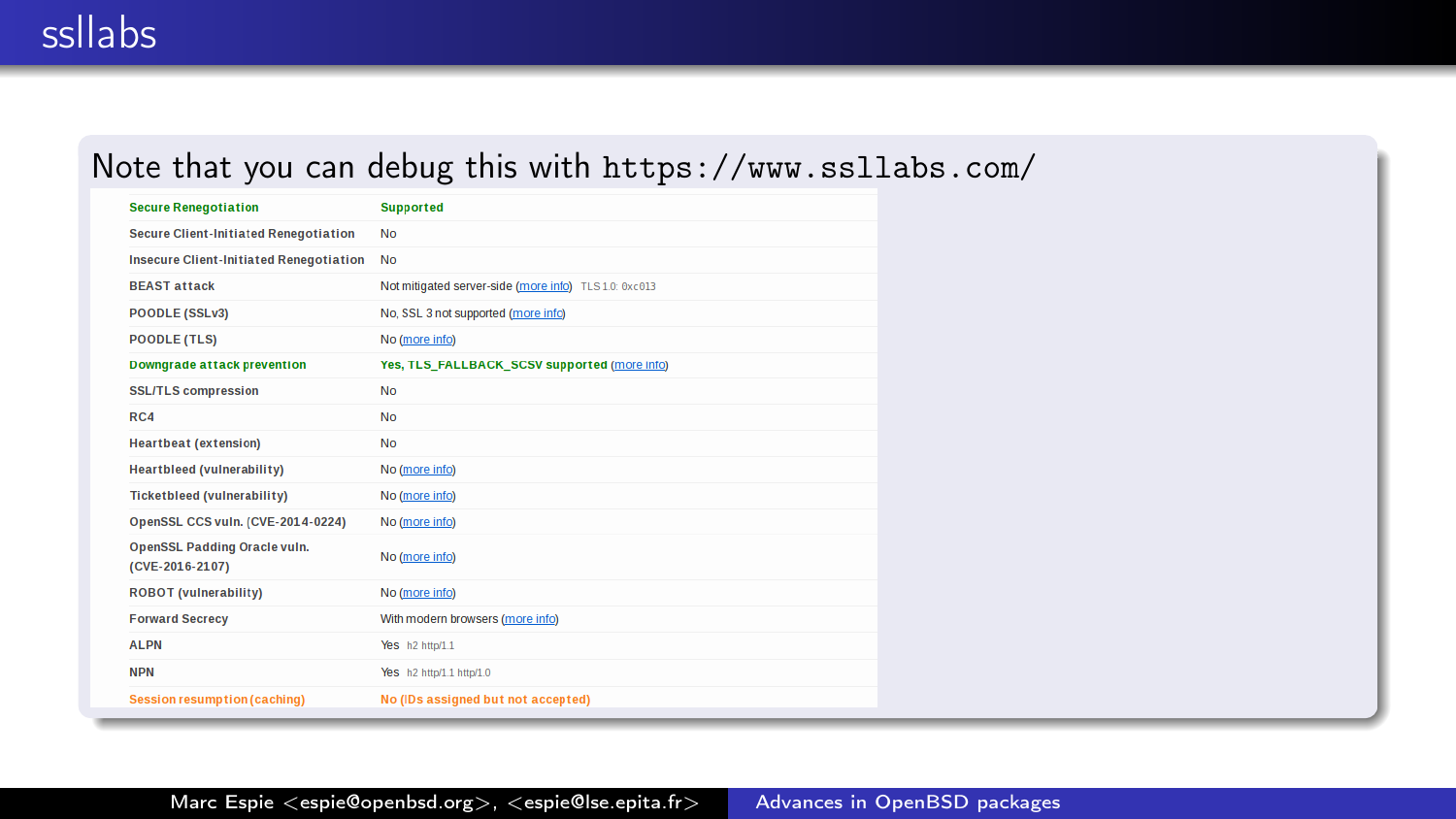## RFC 5077

- server won't/can't cache session information
- so it sends it to the client
- signed/encrypted by the server for validity
- o on resumption, client sends the ticket
- server decodes it and says okay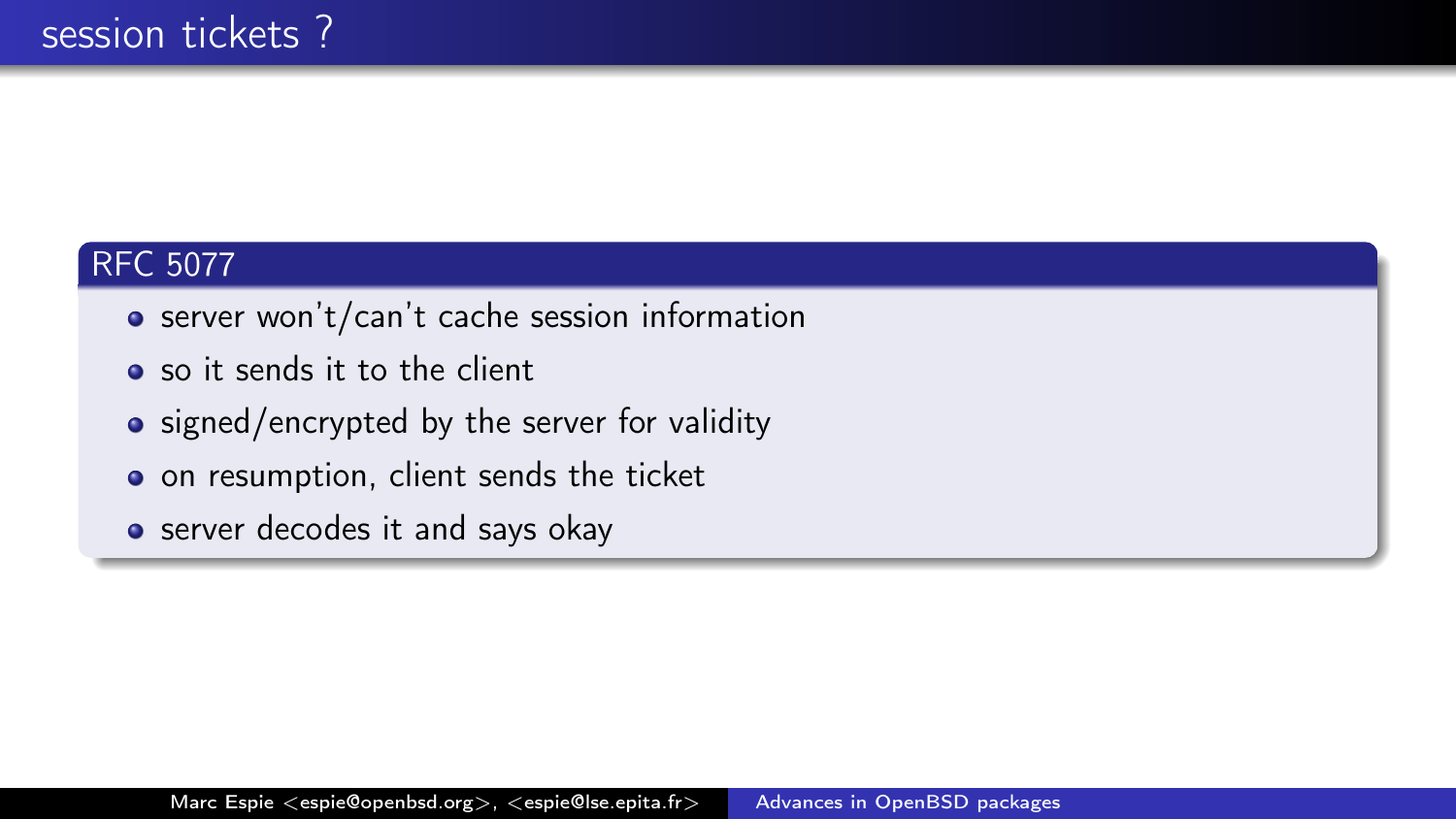#### Still slow

HTTPS with session resumption is faster than without but still way slower than http. Went from 30% slower to 25% slower.

## It's all about the Pentium<sup> $\sim$ </sup> WRTT

- **TCP handshake: 3 packets**
- **TLS** handshake: an extra 4 packets
- (with session resumption: 6 packets)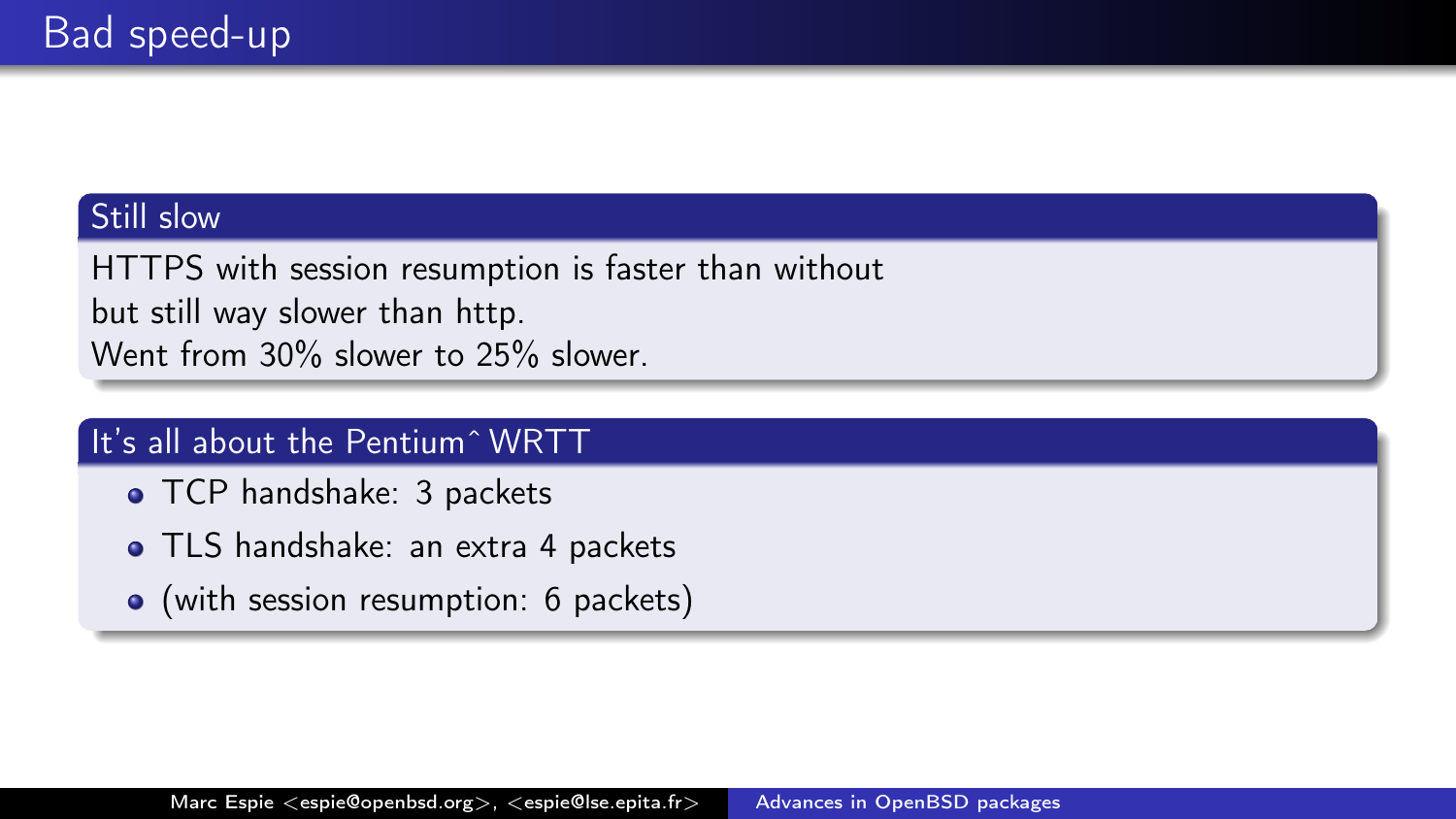### At the TCP level

There's an extension that allows sessions to start quickly Needs some kind of cookie to prevent some DOSing.

## At the TLS level

People are working on TLS 1.3

(yeah, I know it was approved. Let's wait for a few CVE first, then we can use it)

The handshakes are coalesced, less packets

There's an experimental mode called 0-RTT resumption

(Send encrypted info directly along with the ticket)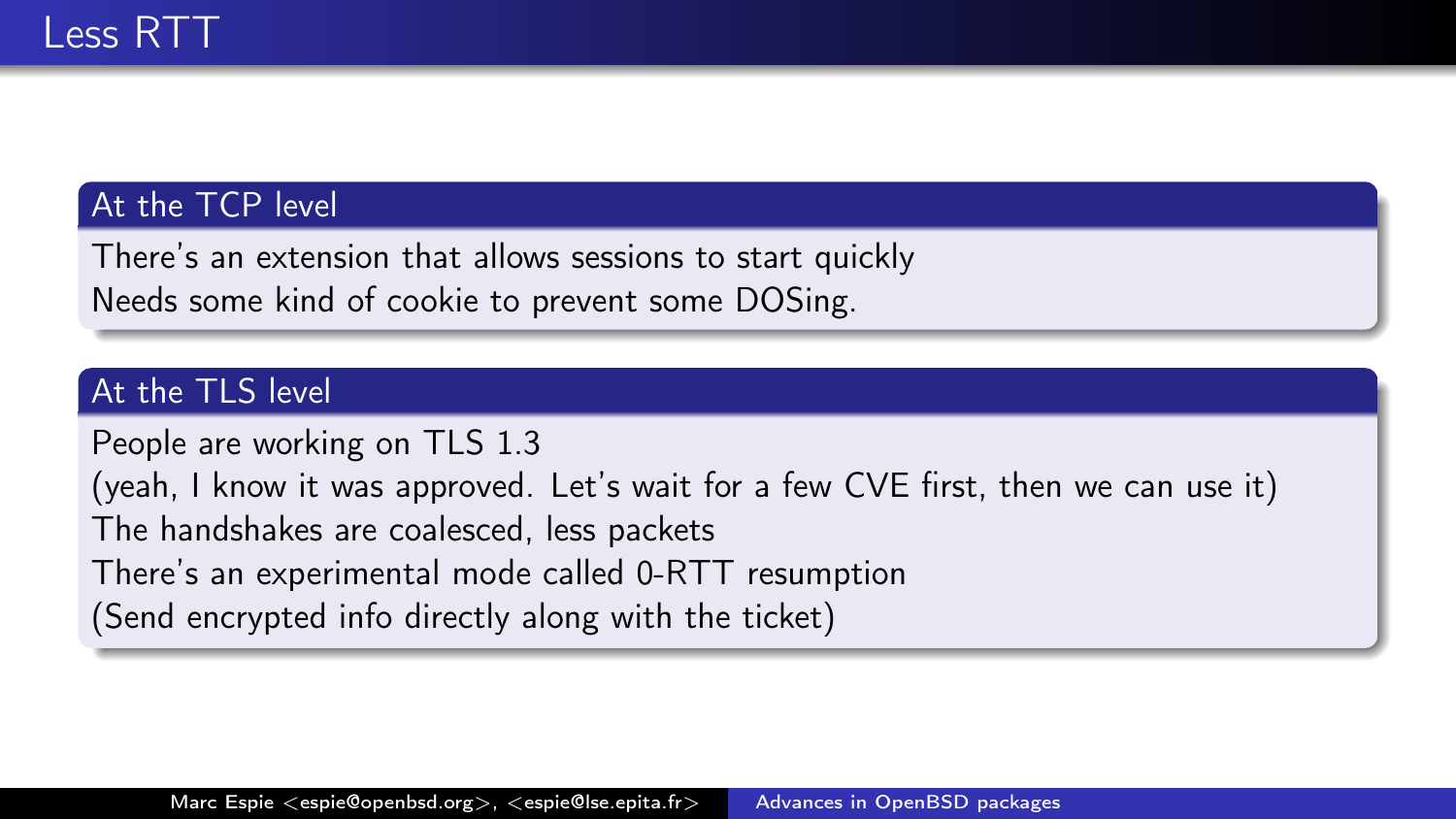### Security considerations

- integrity: we have it through signatures
- **a** authentication: likewise
- confidentiality: do we care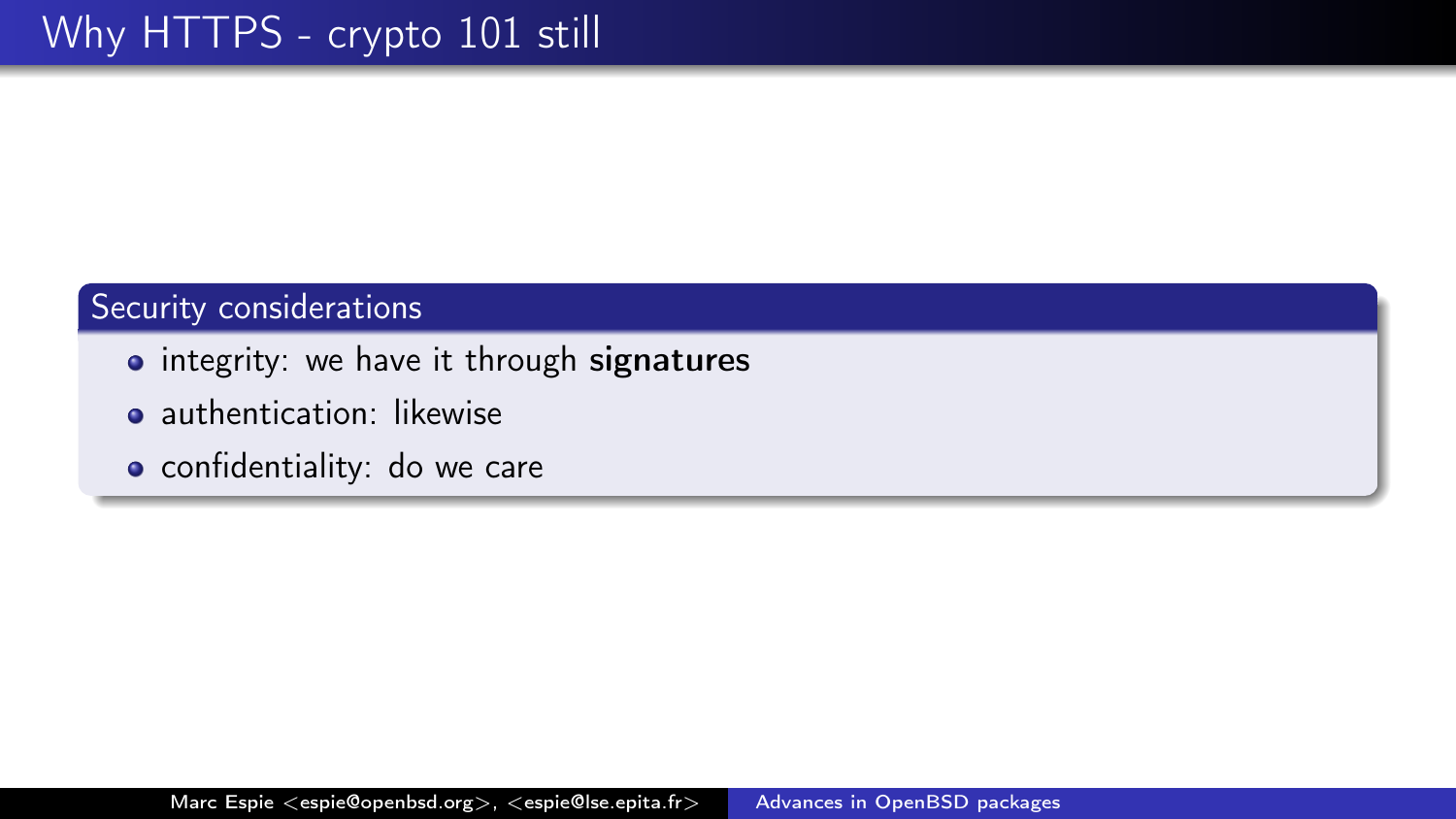#### Paranoid signatures

## Every package is signed externally (in the gzip header)

<gzip header> Untrusted comment: verify with openbsd-63-pkg.pub RWT58k1AWz/zZG4PGHFXsGGANXma1ETfAIX26os0A2RD6A6Bs38CWFzpE16jOO+VsZRCsUGGP85WVXUfhfcti6AZVNAiiyOzOQc= date=2018-03-11T14:53:47Z key=/etc/signify/openbsd-63-pkg.sec algorithm=SHA512/256 blocksize=65536

b0896fec0204c2f9291410c032e503ac6da41c9be49537c0688190fd781c292d 2427dd3653ed775f372dd71a882edf14e88d36bc547bb1590de1e75e806e2c5e aaab821c30bc49cab2aa8e00283c2d83c256476a5ea7d9d0bca2189f11e578f4 2bcb382177ff53383d660511bfc21add474f33868b9a8607775be0b011447311 2b066b4c73de1e2bc17d2b6c36a53c26e4b9529cbbf0e62c25ec26fc847288cf ba3fa754009fe9184a94975d6d7b937fc0cd0e70f77817add2dbc5f310473b64 4d71debbf9107c72e573816c671b14914c4ed40963b8509d954e5a9c7ad84fb4 83b7ebf1d0b3bab34c03eeec925f61f1bc6f90ca65d9b50684bc69451bc8938b fc182b6f1bbf5f2b1ef3624103f712dbcb72cbdd37c0482c9d918a170672c14e 37c8c986f4e6761f528b7705984f947f2d15d048ac7a21f723fc01aa985d652e aaa580a9fd1c6931eae3a9572ac3fb234e92fdaba42b2fb2d25b9f779d244b43 517a7236e5d5b424fd34445b644b5e03f710c233a721eca7f8c0f66aff4a6c67 <actual gzip contents>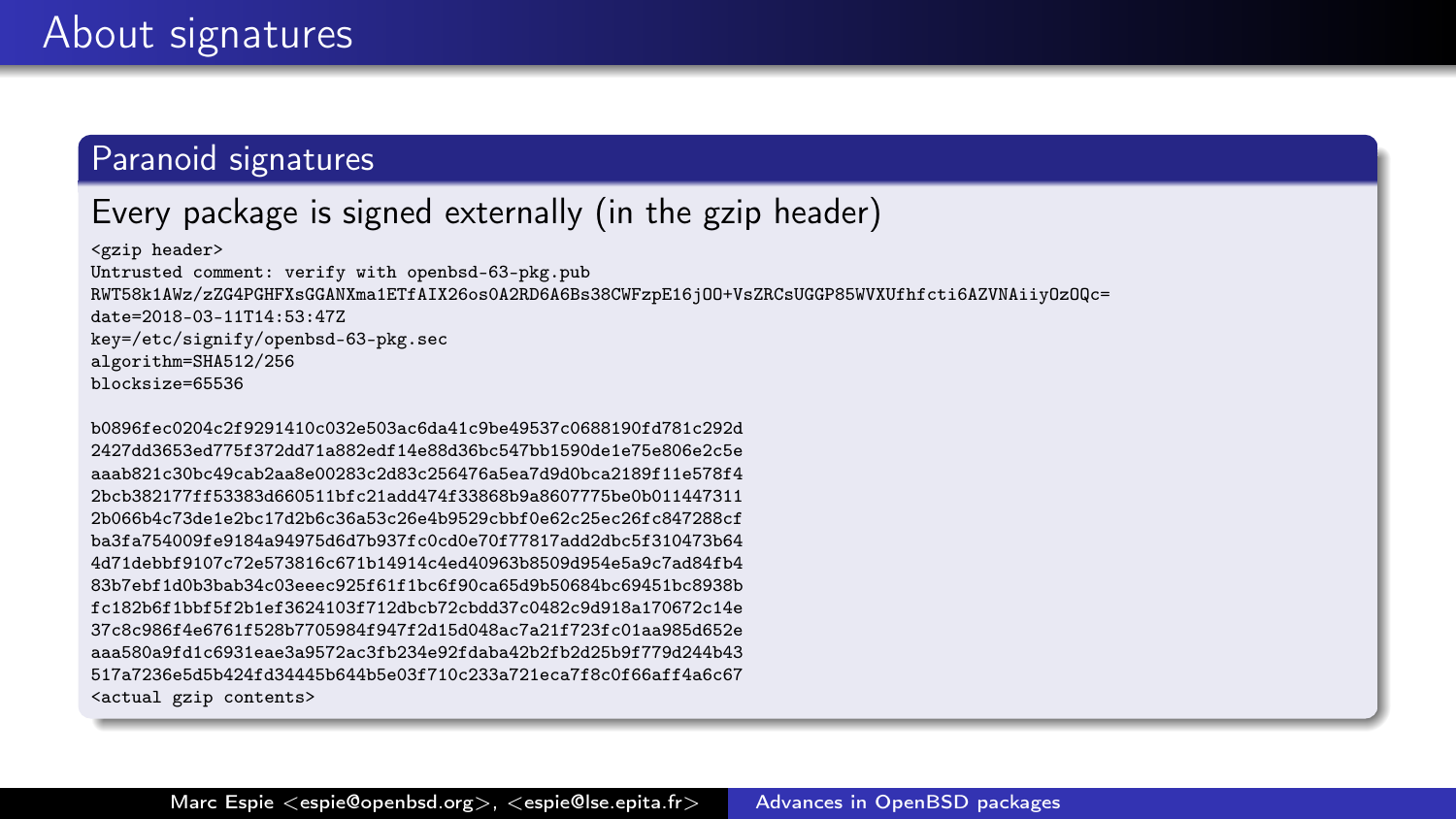#### controls

- pkg\_add displays the ts of the quirks (exception) package
- $\bullet$  (get quirks thru https explicitly)
- (add expiration timestamps for quirks so that pkg\_add complains)
- the quirks package contains a cve list of packages that **MUST** be updated.
- $\bullet$  people don't remember that list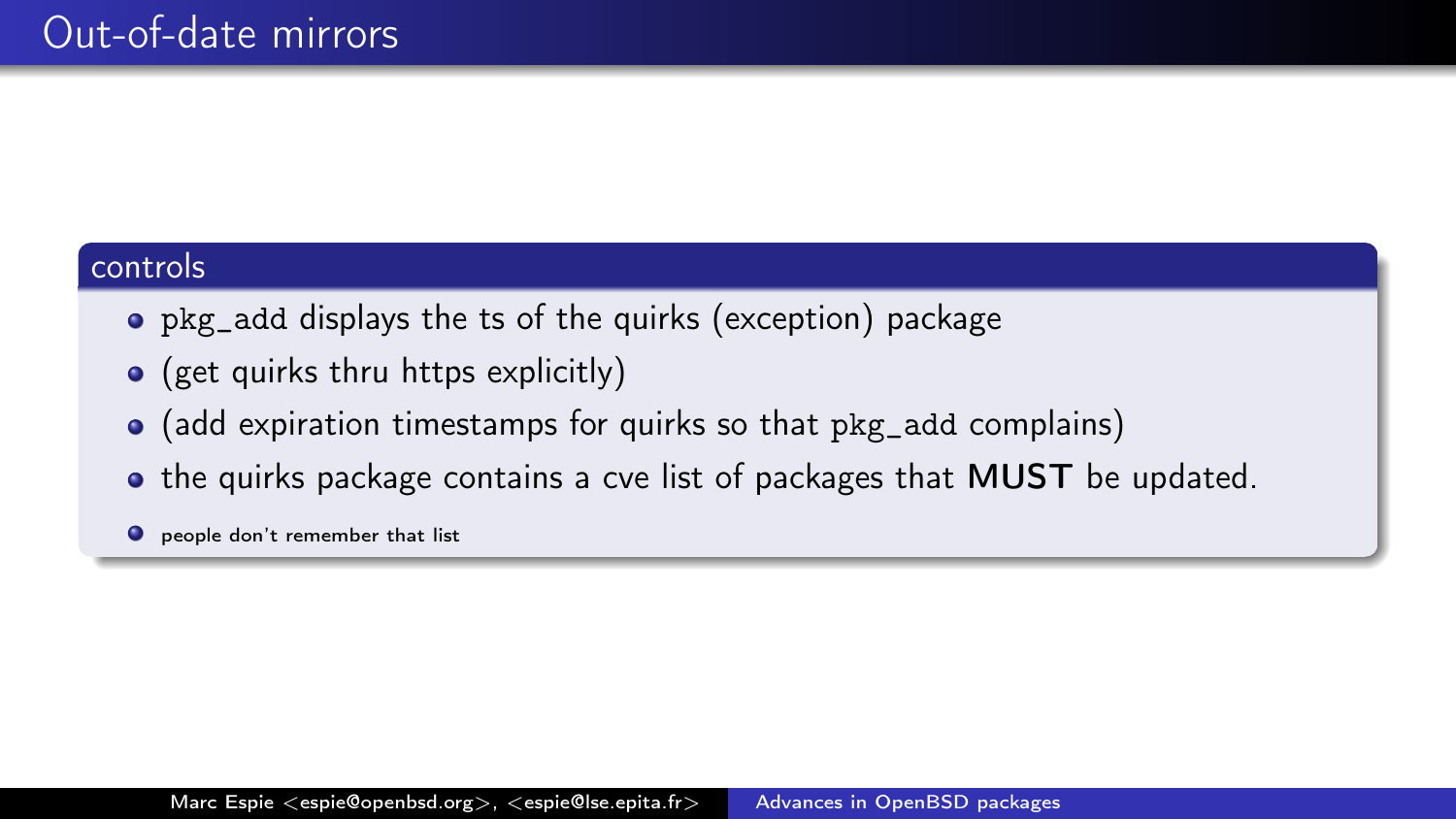## Epita LSE

In my lab, I work with people on automatic data analysis

- **•** malware classification
- **•** network traffic analysis

So using sophisticated stats techniques to recognize stuff

(they call it Machine Learning these days, but it's just large stats cooking... mostly)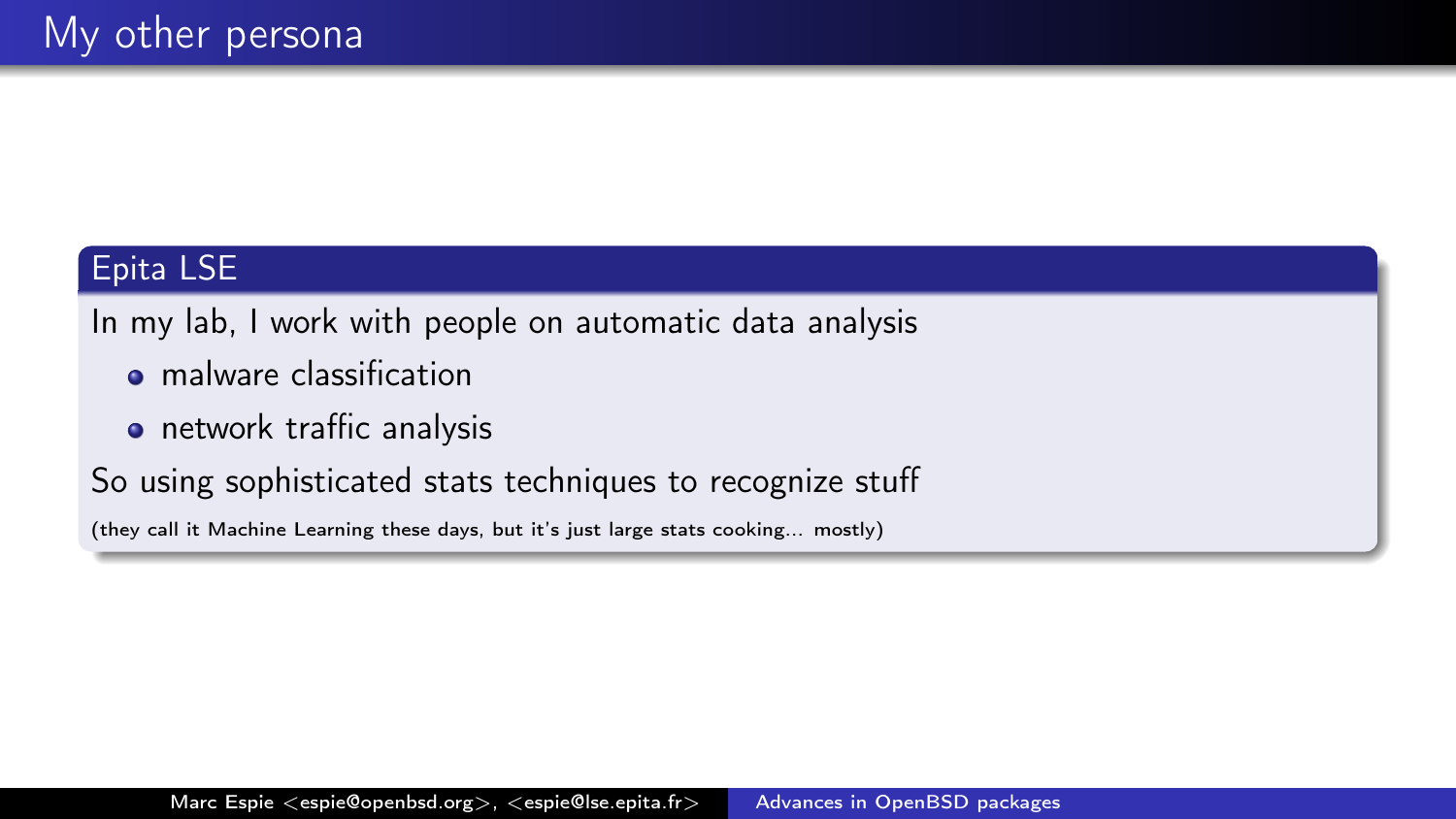# https is a lie

# Encryption does not change packet size

- So I can decode actual GET url lengths
- And pkg\_add has a predictable order: get stuff in alphabetic order, minus dependencies.
- the only saving grace is the signify block size.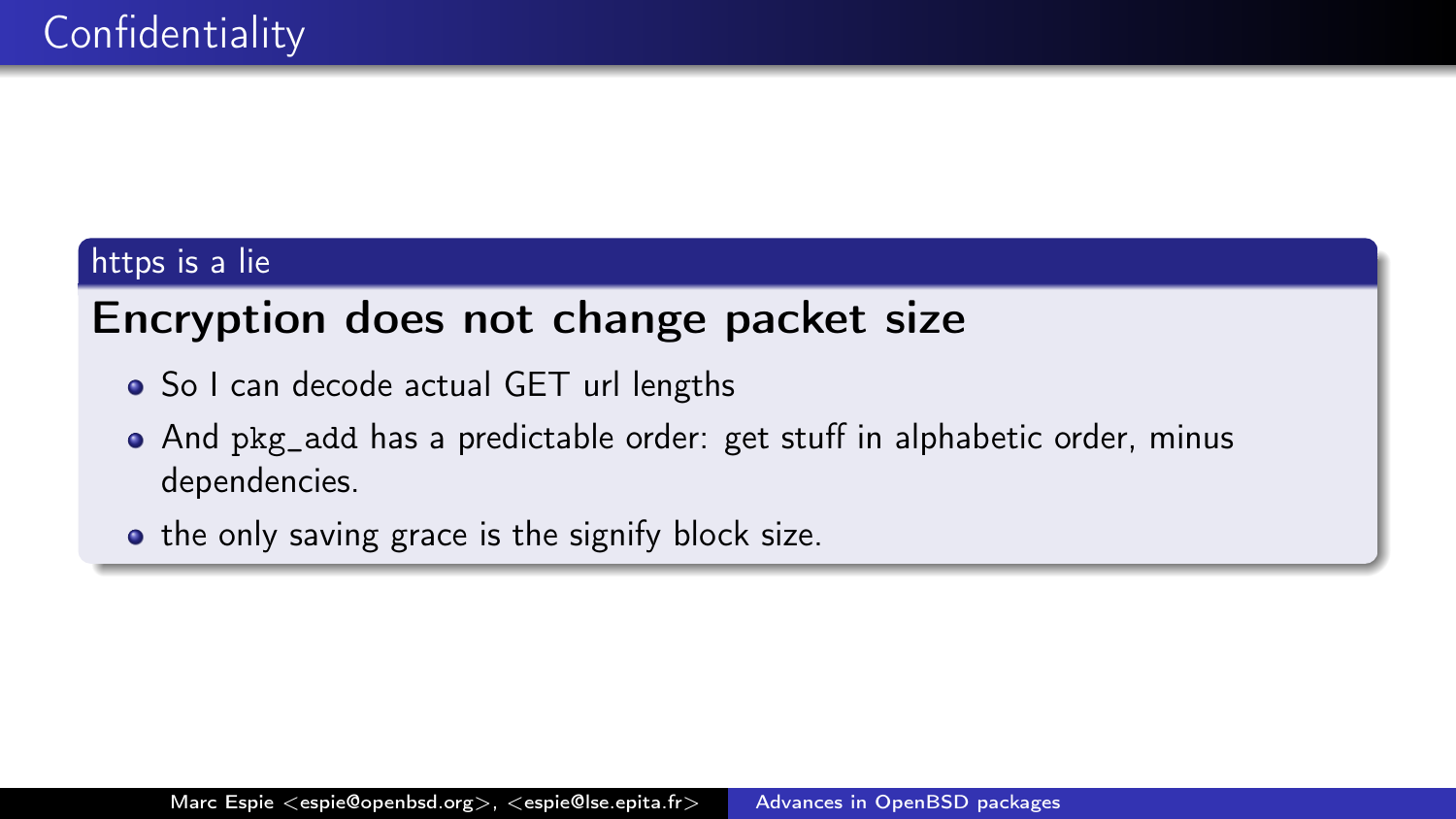- do a few pkg\_add ourselves to see the workflow
- always gets the list, then quirks
- then packages in alphabetical order, with dependencies inserted
- ... so you retrieve package names lengths
- $\bullet$  ... and match it with the mirrors
- ... just need a bit of exploration, but it is 100% accurate.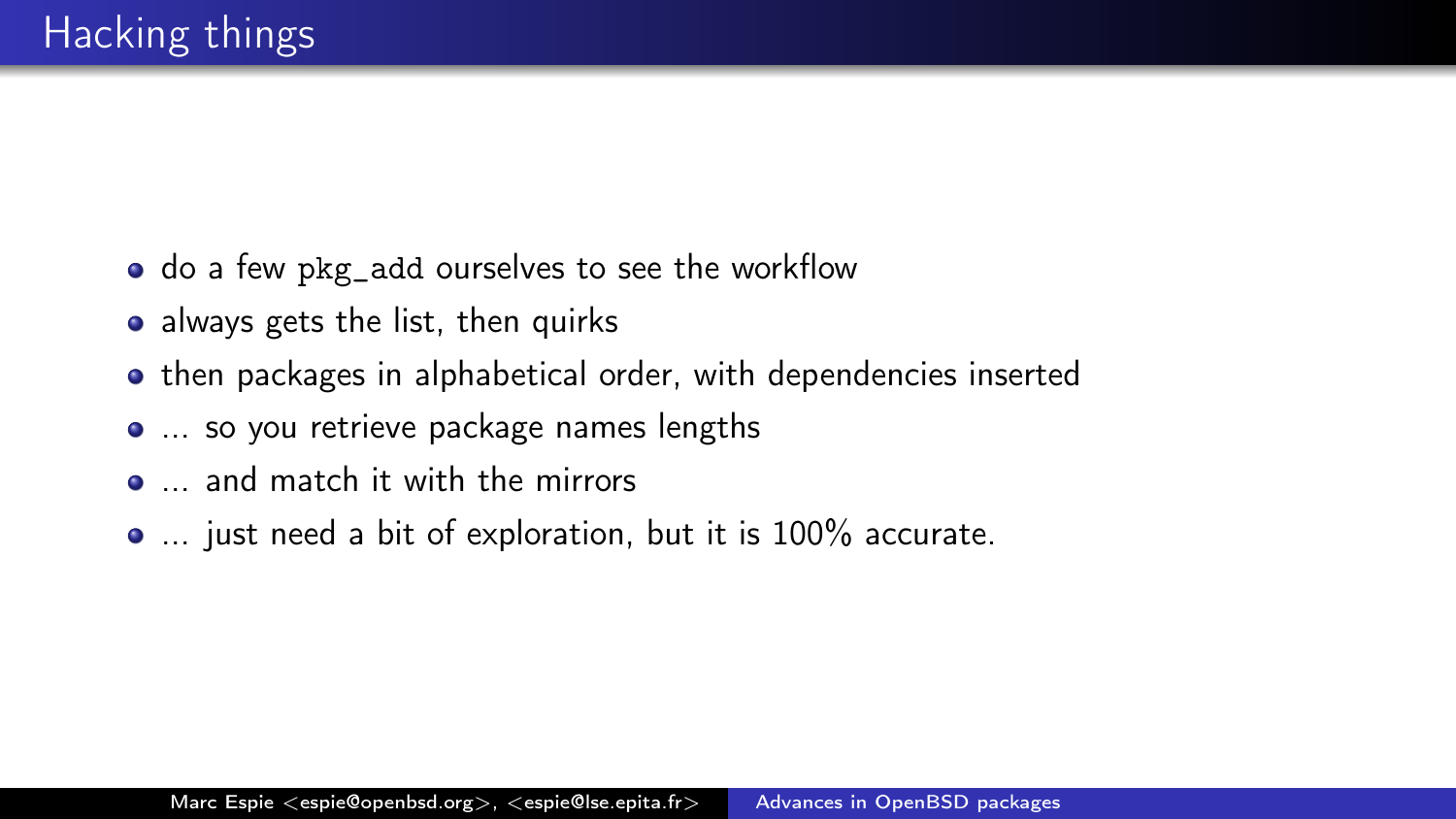### https is a lie

- I can get around url GET lengths
- X-OpenBSD-Padding: A.....A (normal distribution)
- harder to work around package sizes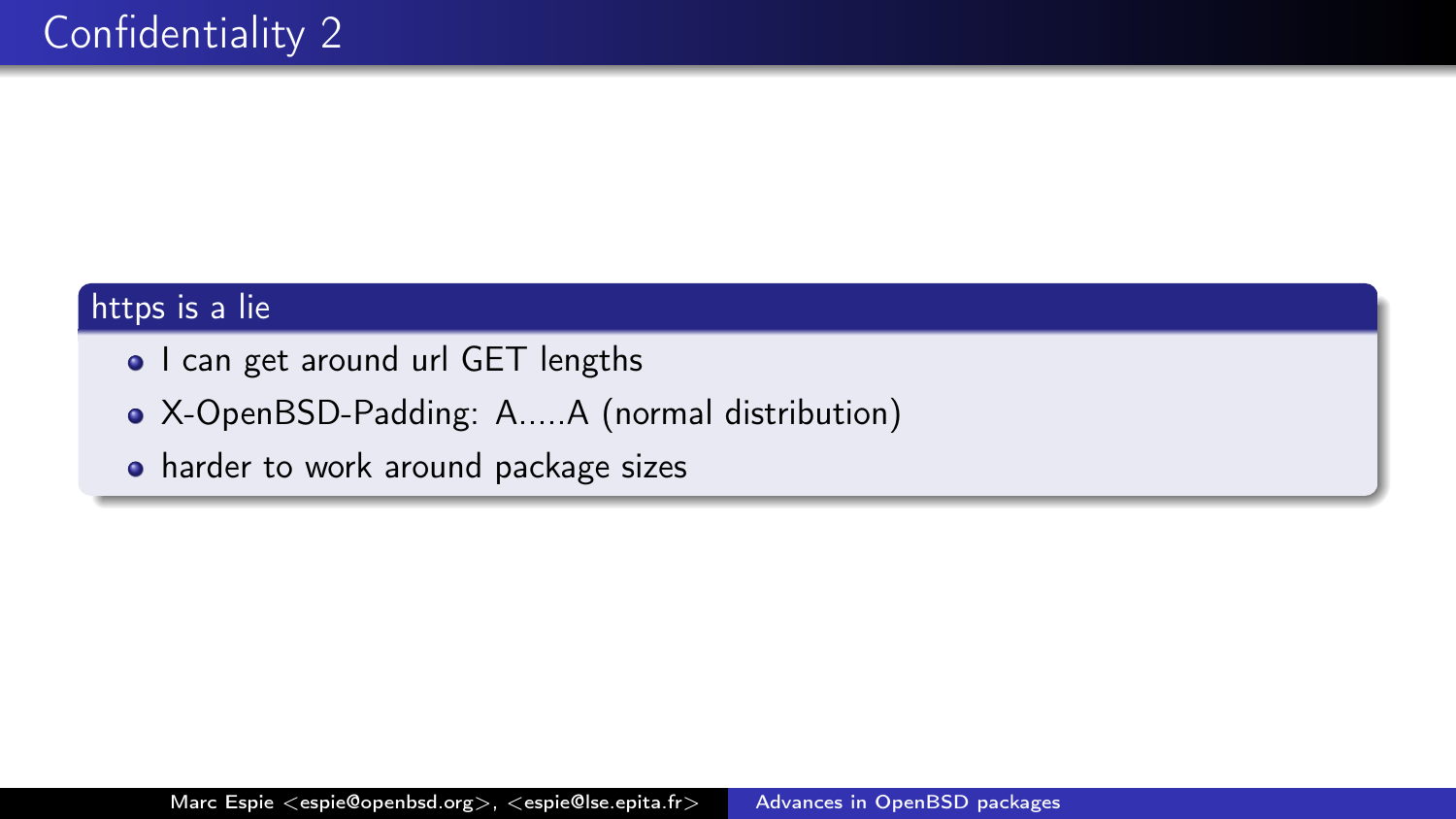Using http 1.1 (persistent connection) with byte-ranges is the way to go.

#### but

- this only solves the connection packets
- byte-range are helped by signatures (we only need 64K blocks)
- encryption still doesn't protect lengths
- we would need to enqueue several requests so that the size is unpredictable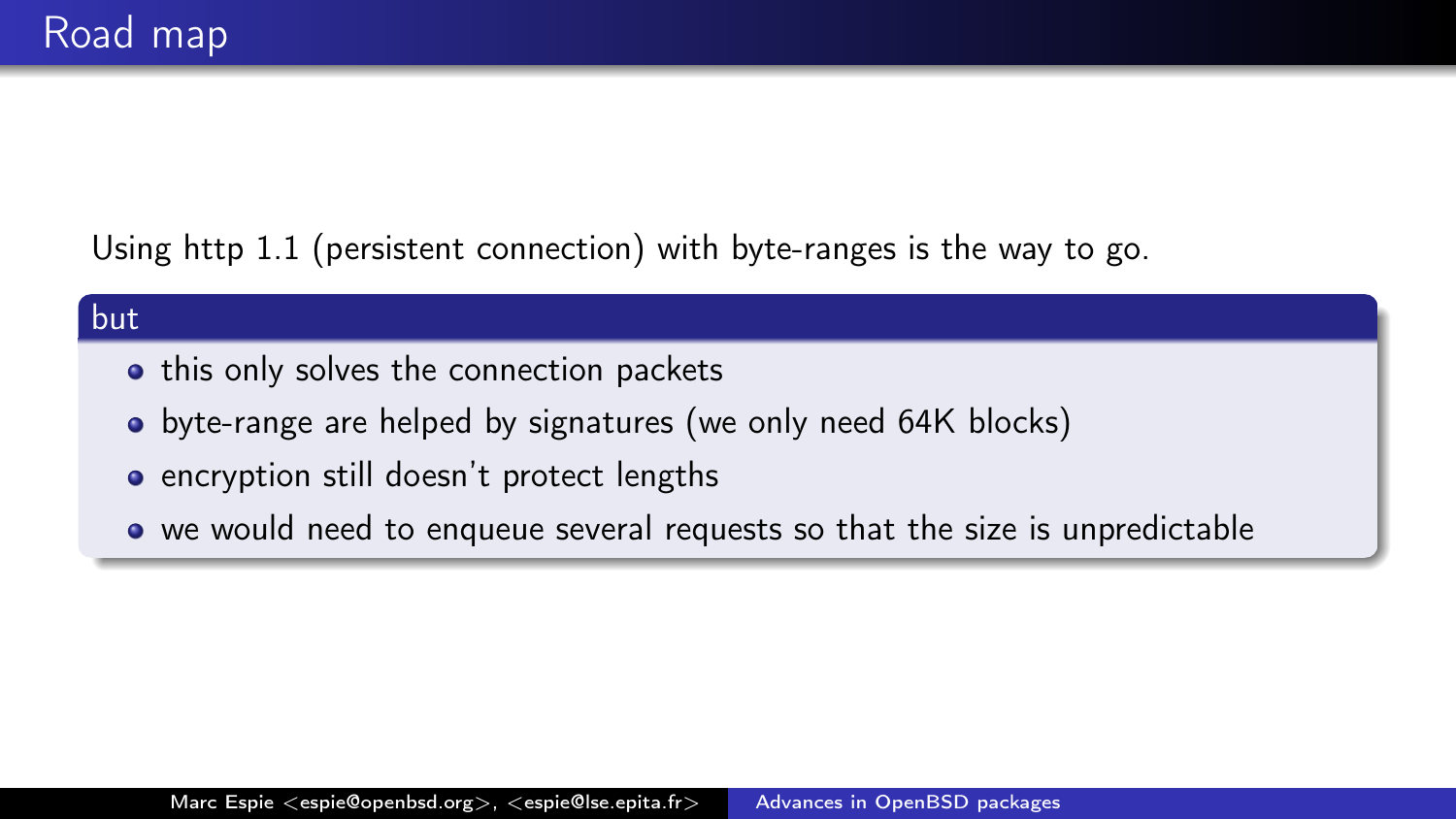There are two modes

- $\bullet$  initial installation
- update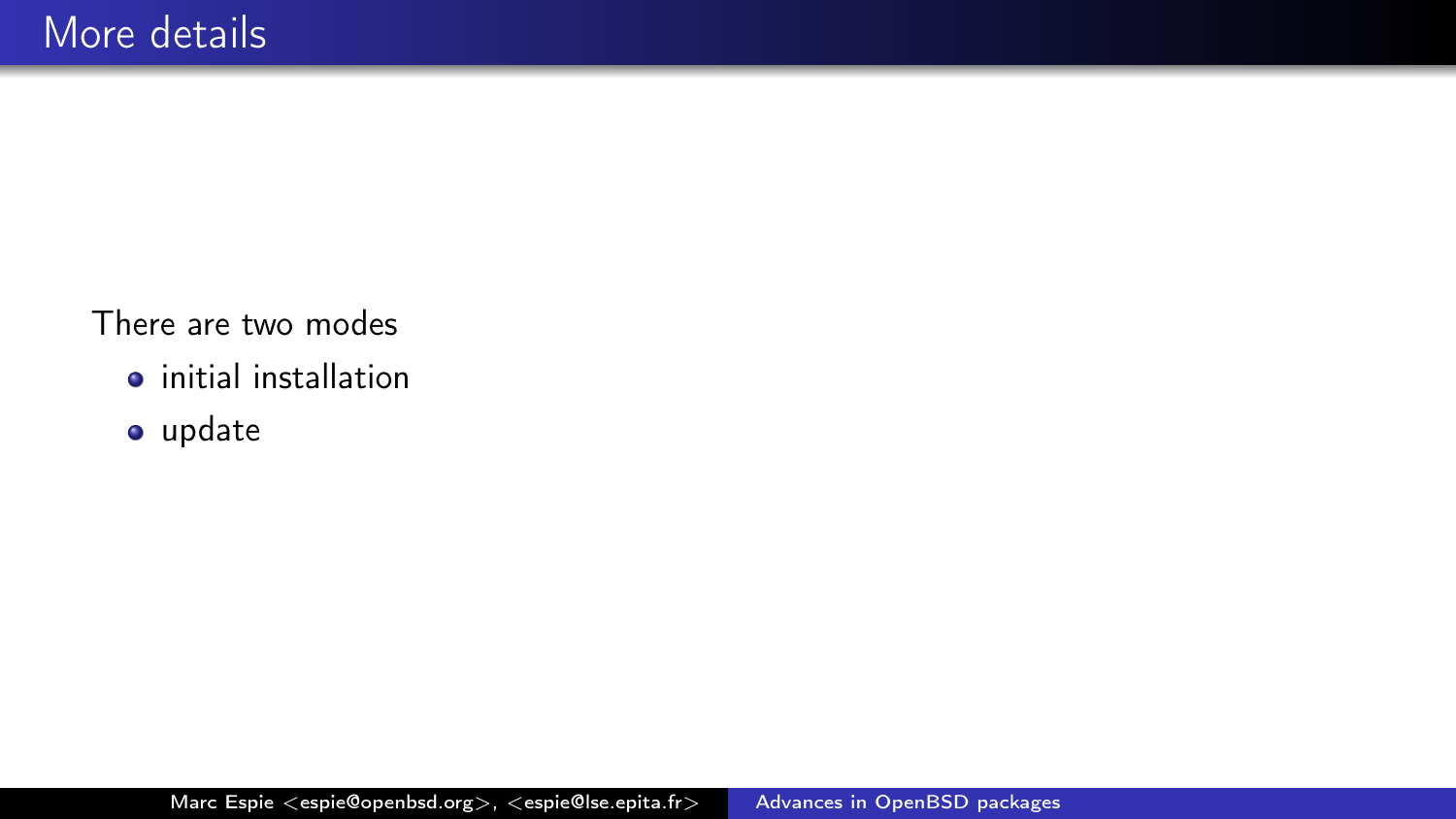- we still need byte-ranges (dependencies)
- so more or less grab 64K
- ... then the rest
- we've got the sizes from the list
- stutter a bit, pad stuff with redundant 64K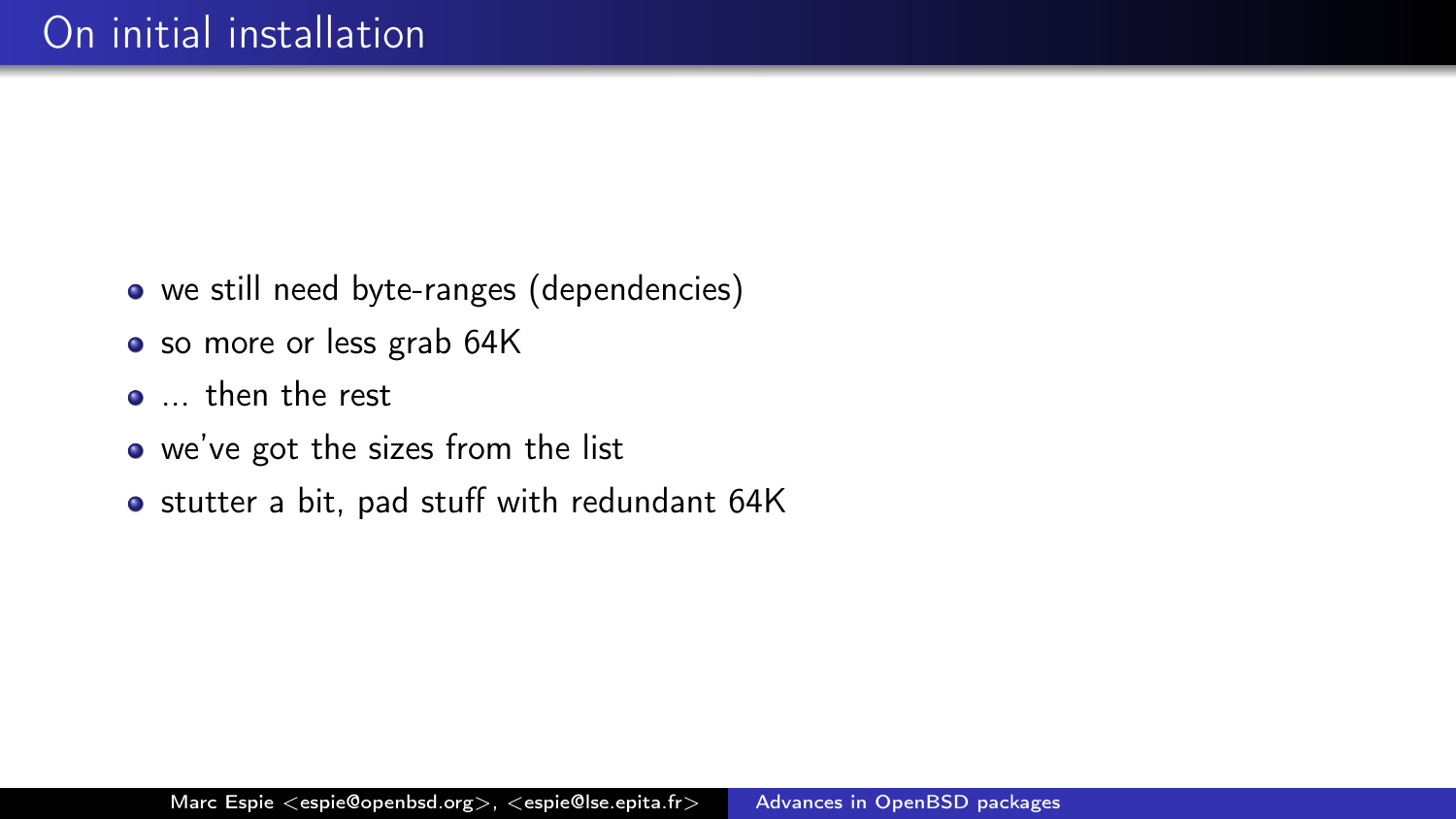- so the sizes are all 64K
- ... but for the last one, we get it as two requests
- ... so randomly do other requests in two parts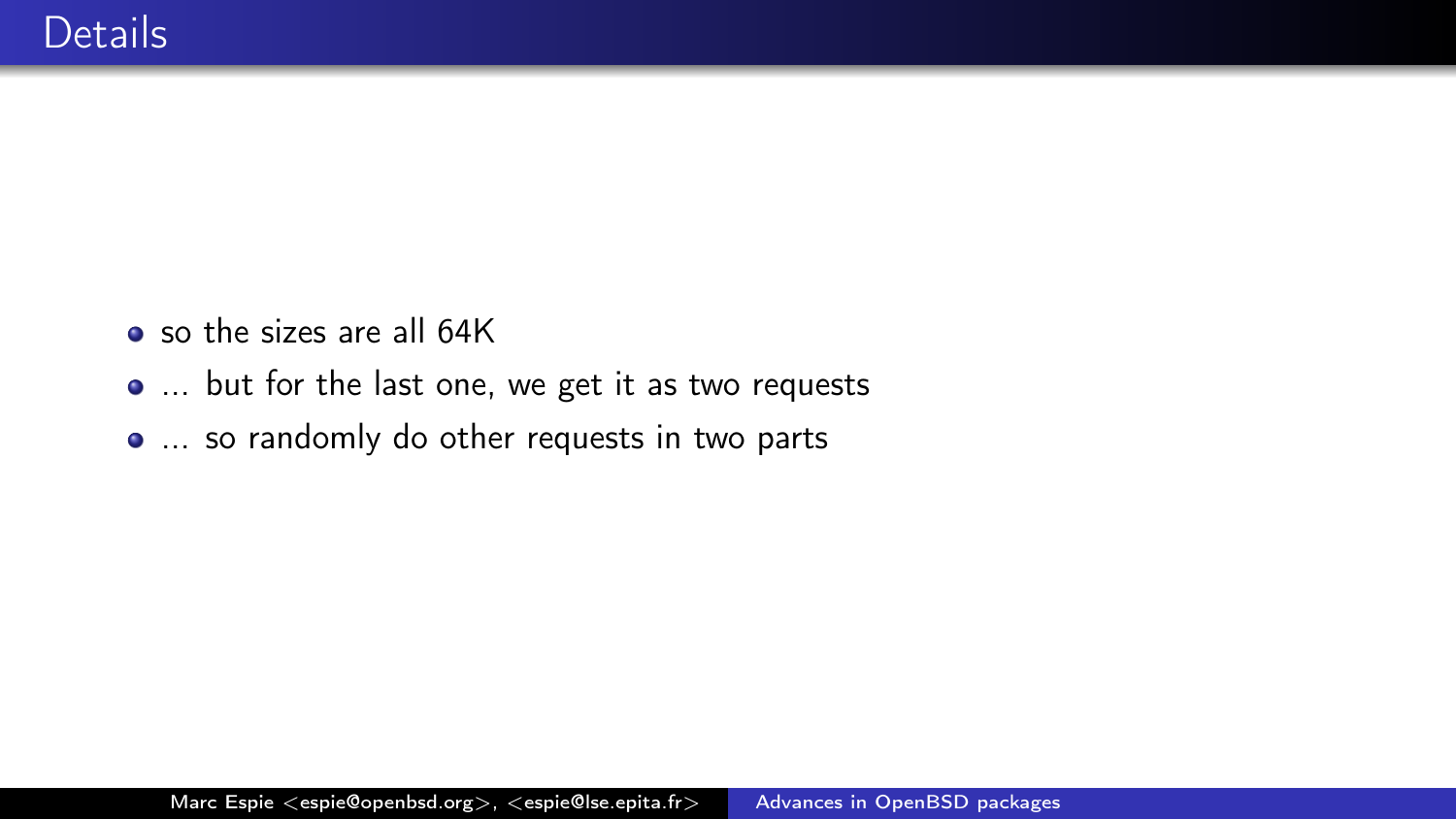- **•** Signatures have a header
- ... that header is longer for larger packages
- ... so we need to fuzz the sizes as well
- ... basically random sizes 8K-16K
- ... so we don't even have to grab the last one twice
- ... this will work for updates as well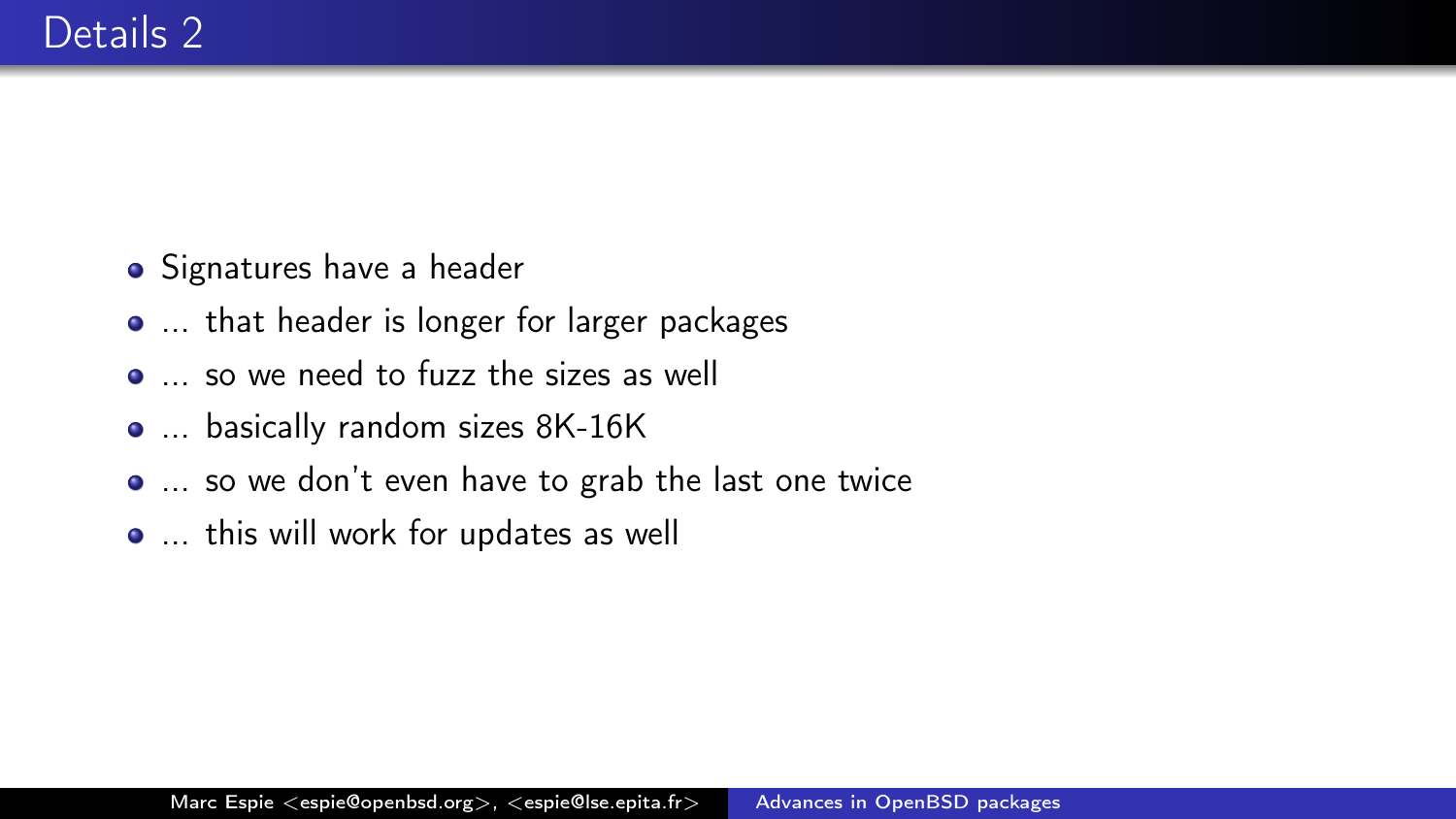Relies on two requests being queued and satisfied as one stream

#### Better approach

- randomly split each package in packets of reasonable size
- make sure the last packet is large enough
- (smallest package is 550 bytes)
- so basically, you pre-compute a split of the package in packets around 8K long (that can occasionally go down to 500 bytes and up to 16K).
- you make darn sure the last packet is big enough. If it's not, you enlarge other packets randomly
- ... I haven't looked at timing yet, but this should be darn unpredictable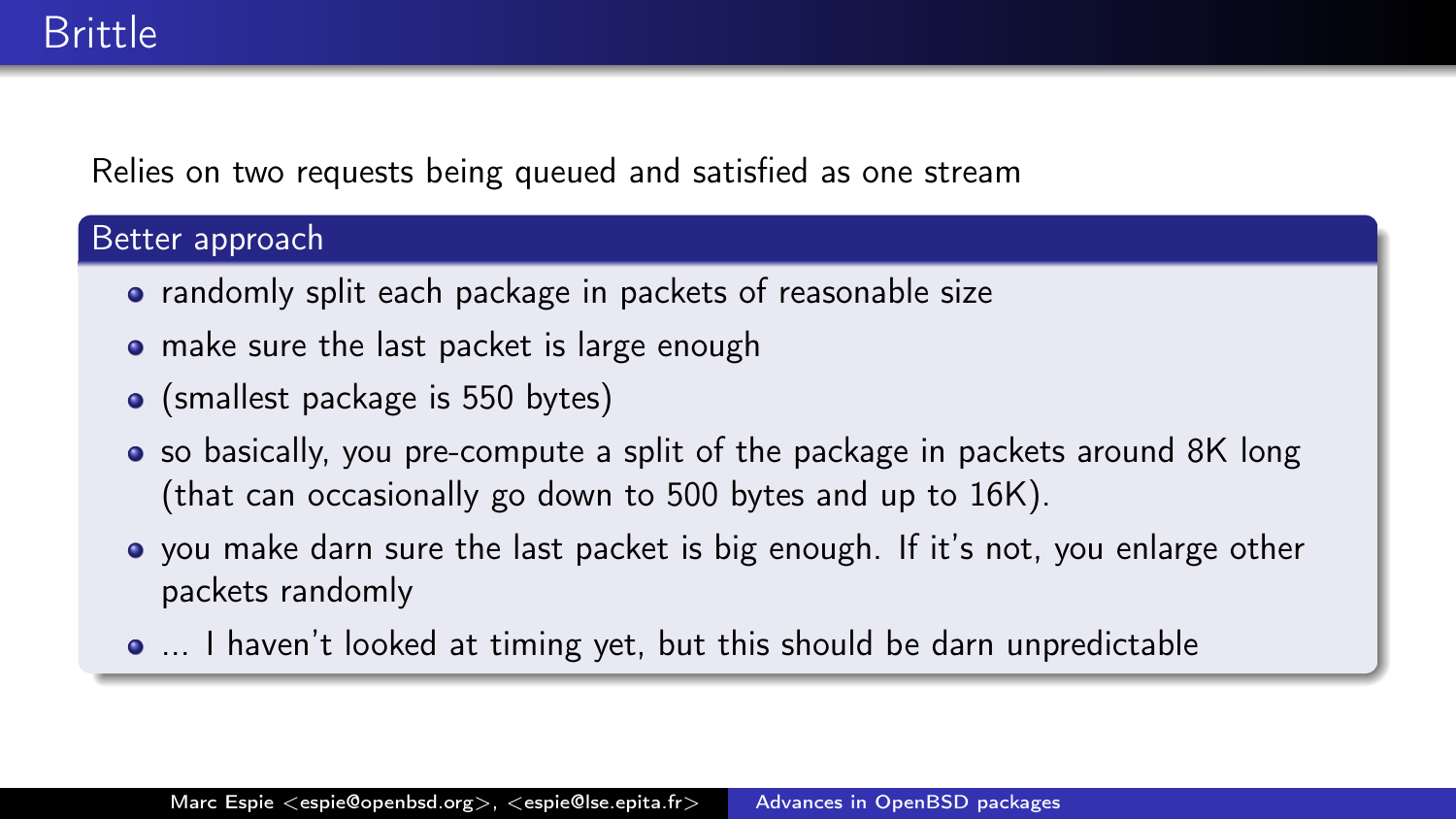## Details details...

- somewhat complicated (though less than the first version)
- will reuse the "distant" protocol that we use for scp
- needs to handle timeouts manually, because HTTP 1.1 tends to drop you for no reason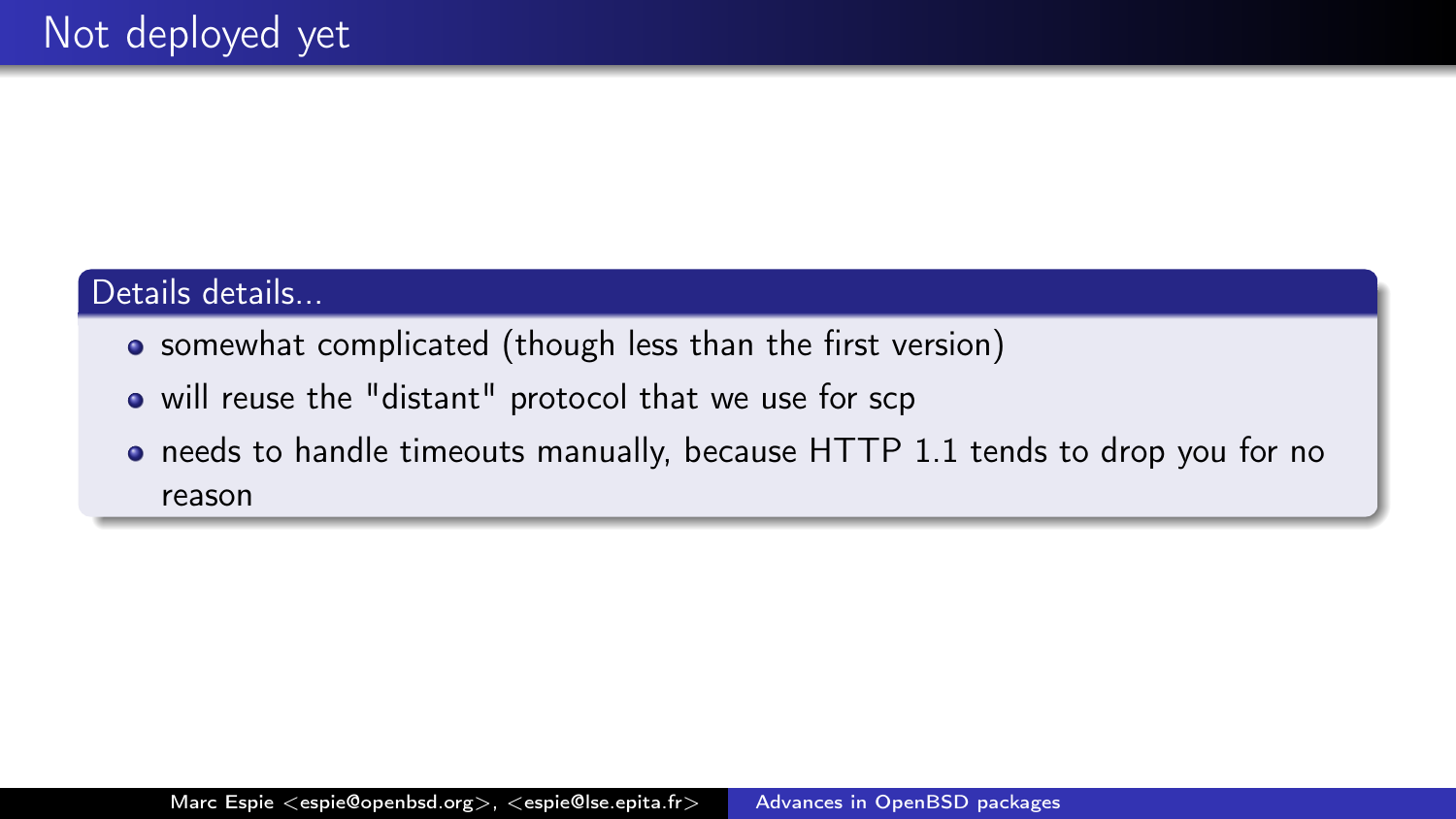#### dpb state

dpb is fully privilege separated, several identities

- starts as root
- fetches as \_pfetch
- builds as \_pbuild
- ports tree belongs to user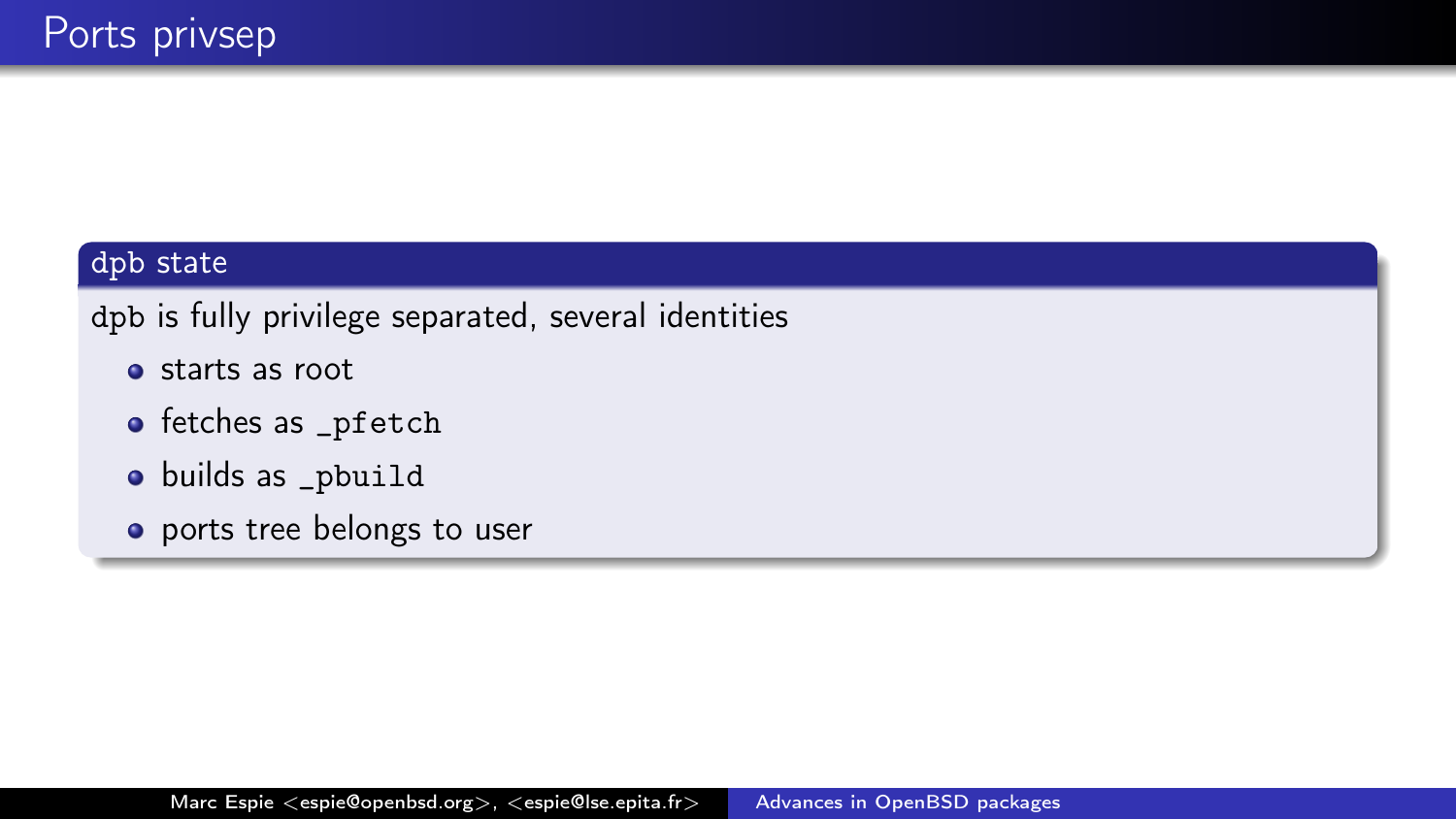The problem is when you try to play with it manually (as always with privsep). You end up doing everything as root, because it's a nightmare otherwise.

#### Introducing PORTS\_PRIVSEP

The idea is to use doas to change identity on the fly. and add calls to bsd.port.mk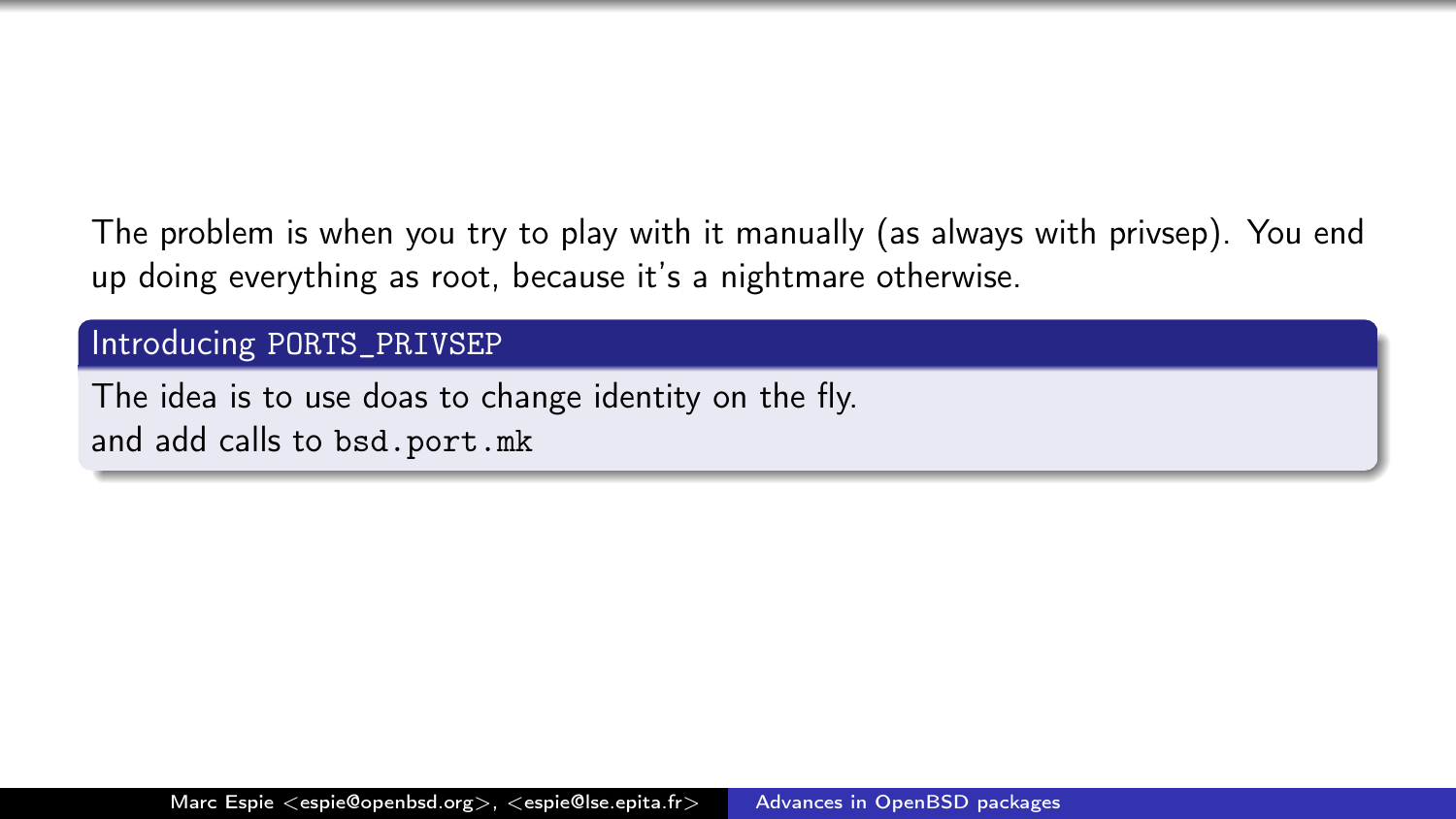- Basically the security model is still that you have to become root to run pkg\_add anyway.
- So then you add doas invocations to switch to pobuild or pfetch.
- Once you moved to \_pbuild or \_pfetch, you can't go back, so this gives you security.
- Oh, and \_pfetch has network access, but \_pbuild doesn't.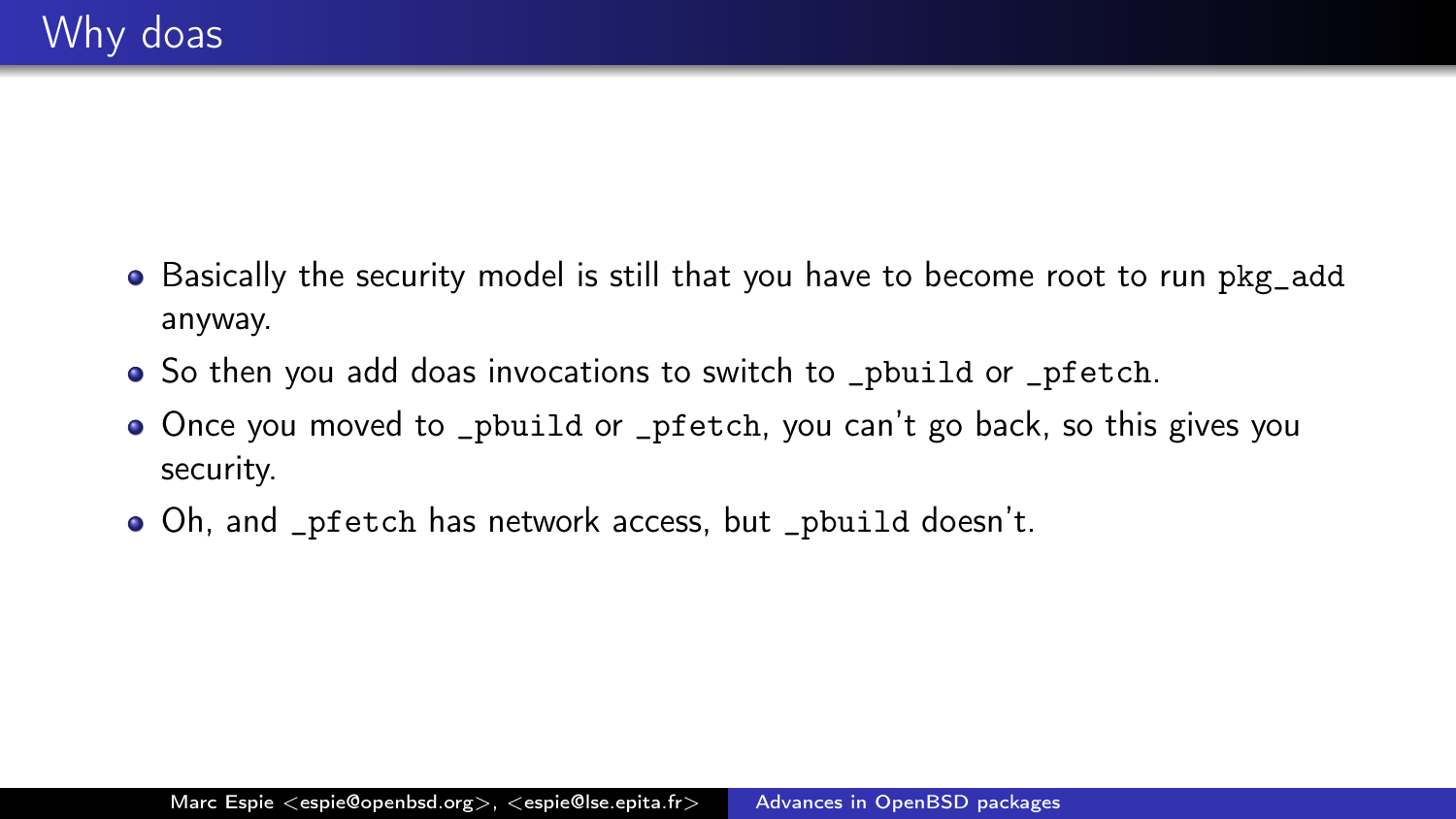```
PFETCH = ${SUDO} -u ${FETCH \_}USEPBUILD = $fSUBO} -u $fBUILD USER}MK READABLE = ${ PBUILD} chmod a+rX
PMAKE = cd ${.CURDIR} && PKGPATH=${PKGPATH} exec ${ PBUILD} ${MAKE}
PREDIR = | $ PBUILD} tee >/dev/null
# Some operations will need sudo in privsep mode
PSUDD = $fSUDO_UPDATE_PLIST_SETUP=FAKE_TREE_OWNER=${BUILD_USER} \
       PORTS TREE OWNER=$$(id -un) ${SUDO}
_INSTALL_CACHE_REPO = ${SUDO} install -d -o ${FETCH_USER} -g $$(id -g ${FETO
```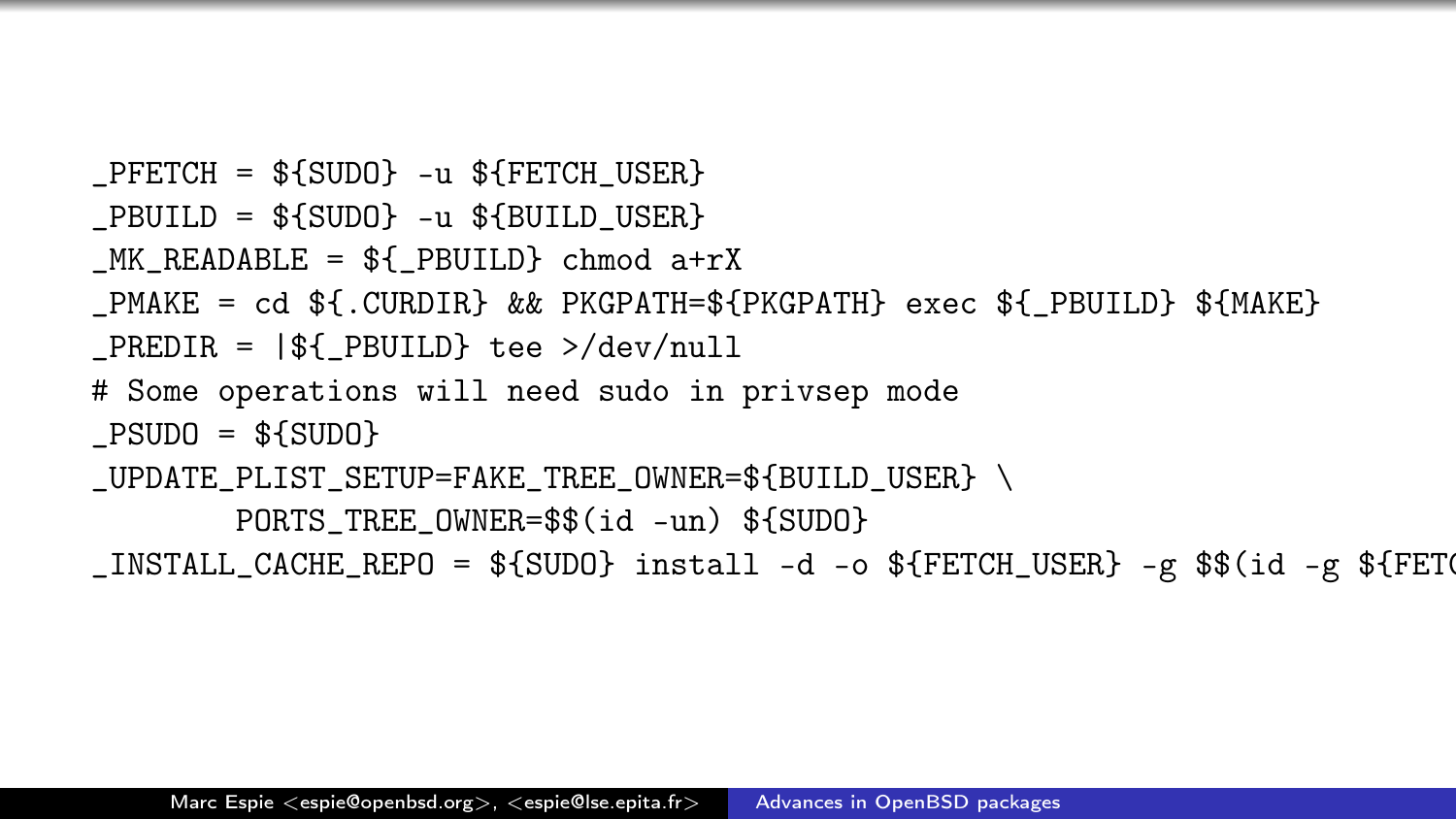Basic introduction was surprisingly easy, but there were a lot of details to fix. Because it can't be recursive: if you switch to \_pbuild, you can no longer use doas. So you have to be very sure of each operation. (thanks to Solene, Jeremy, Klemens...)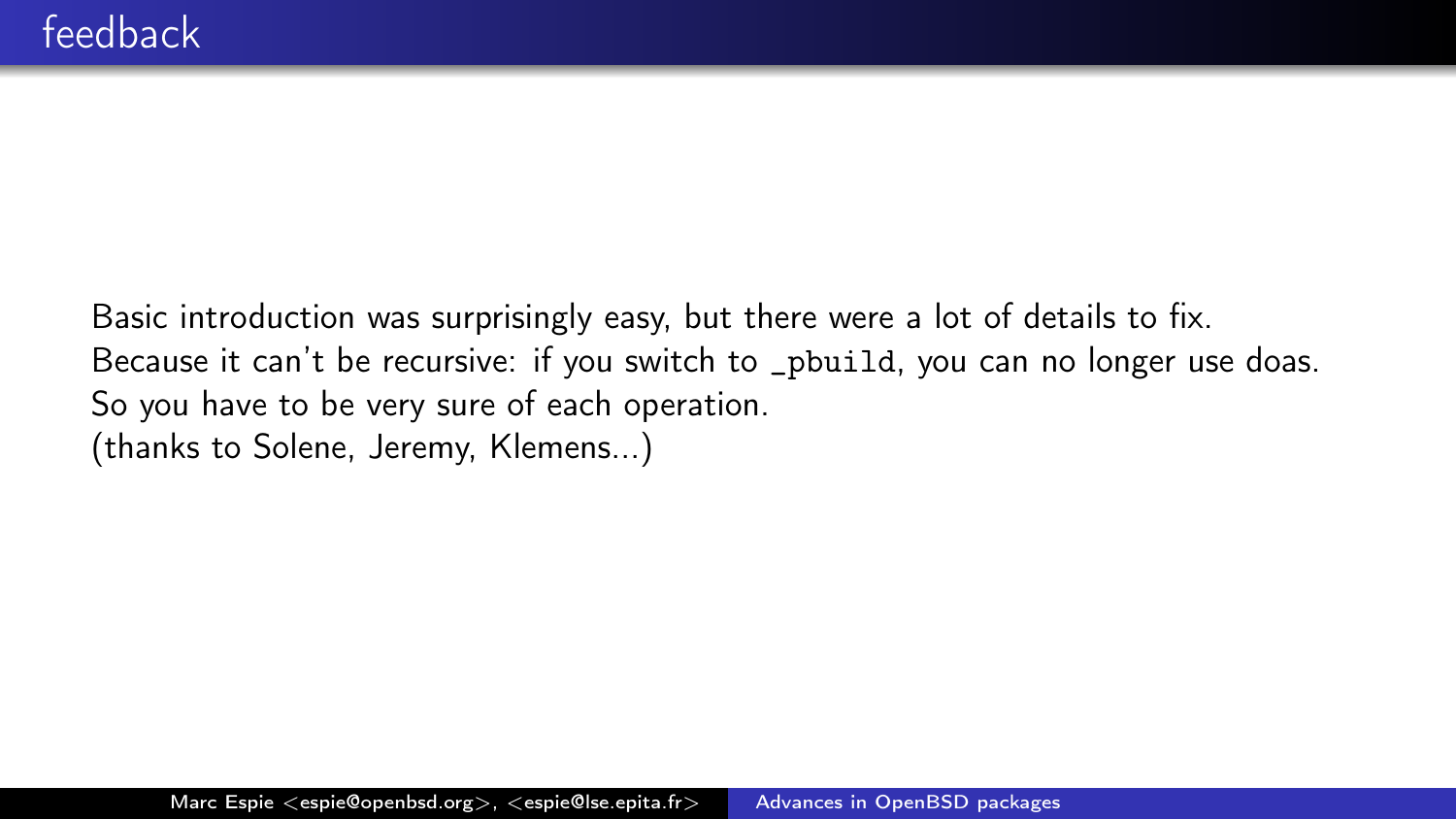#### The fine print

- Slightly less secure than dpb, because you trust the infrastructure.
- Requires doas setup (so setuid binaries) within the ports tree.
- Long term solution should be to start as root and drop privs always.
- There are just way more places to tweak
- And then you run large Makefiles as root...
- That's what base does (apart from the large Makefiles part)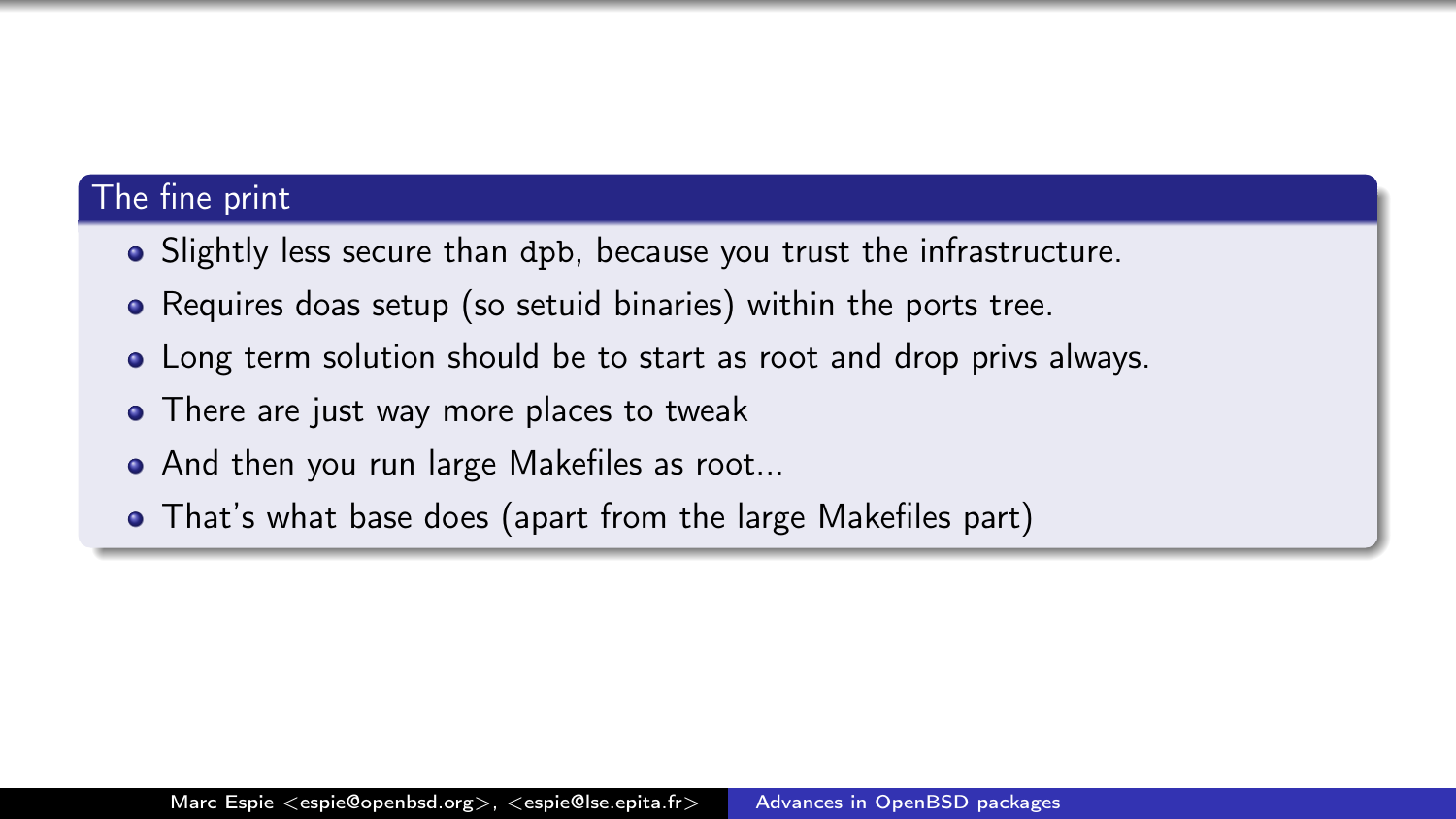Base uses su.

We will use chroot -u user / cmd

... because it can be prefixed to a command without needing any more tweaks. Bonus: a second chroot mode, where the ports tree is NOT chroot'd but anything running in it is.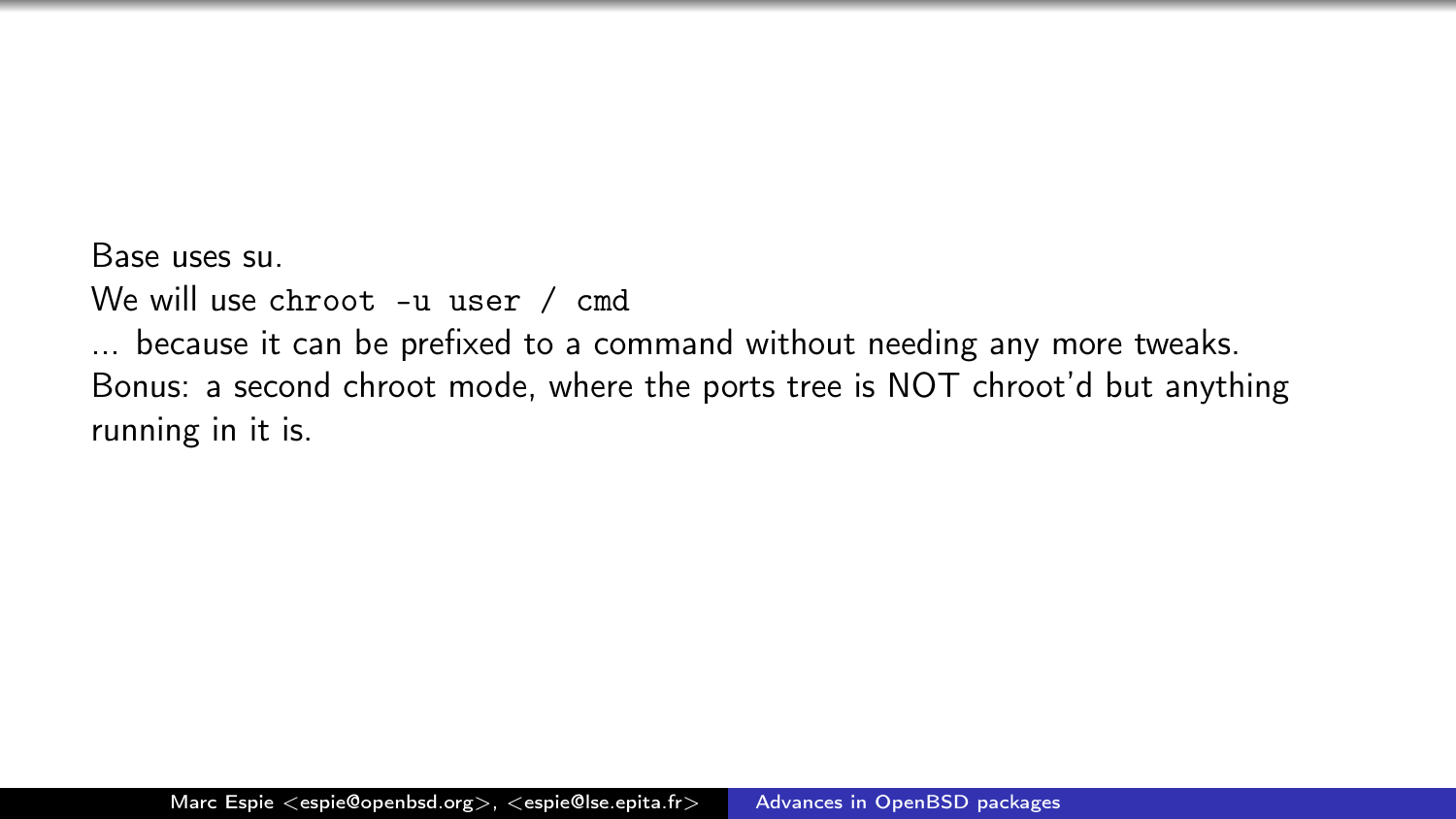- We are trying to limit stuff, basically have doas only run pkg\_add and delete.
- but doas sucks, because you can't restrict it to "perl somescript args".
- And we have scripts in the ports tree that are run through perl.
- because not guaranteed execute bit.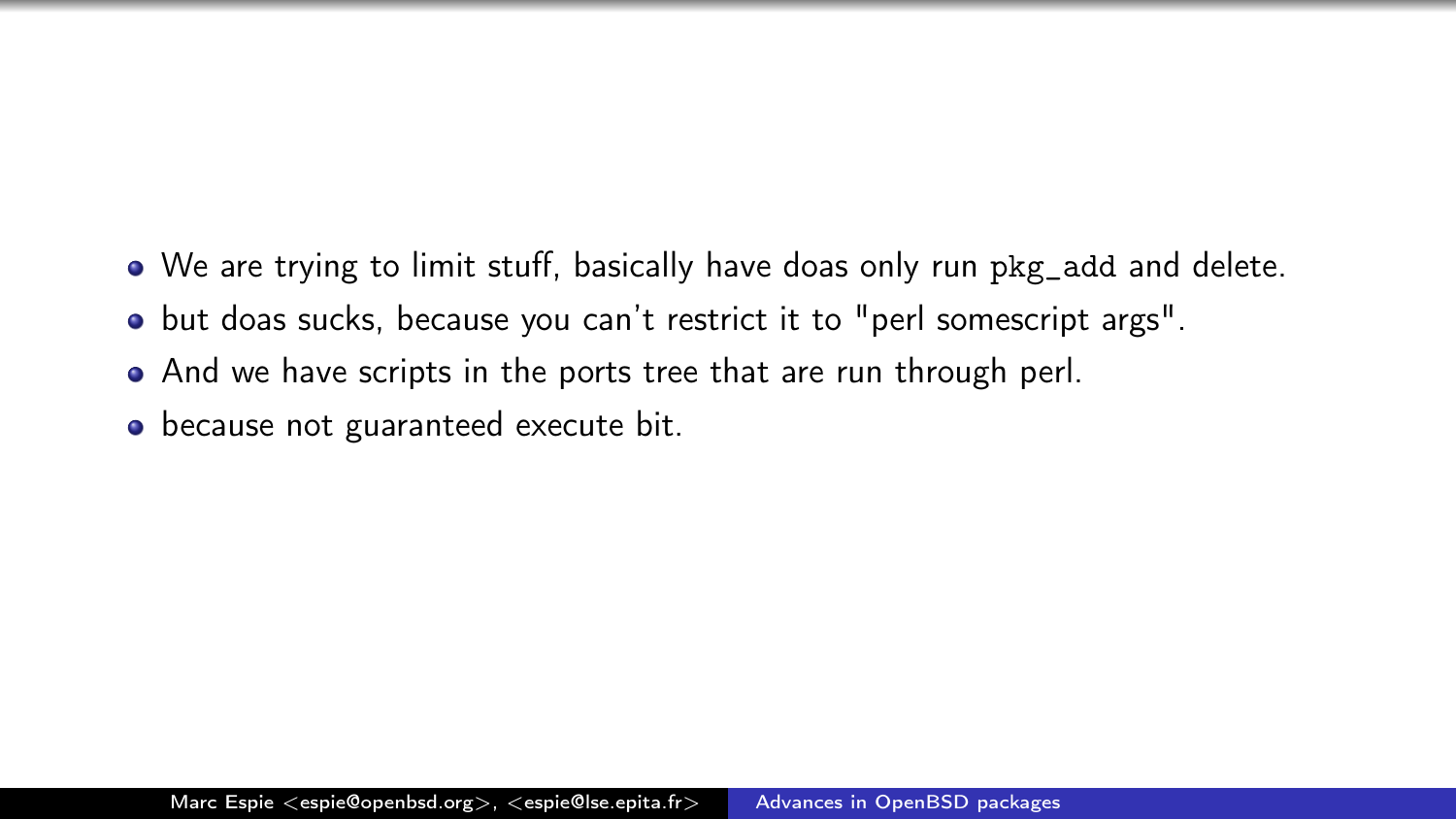- Special treatment for update\_plist and update\_patches.
- They are run as root and switch to user and \_pbuild as needed.
- Because the whole build tree might not be readable.
- Move them to base ?
- **•** Paranoia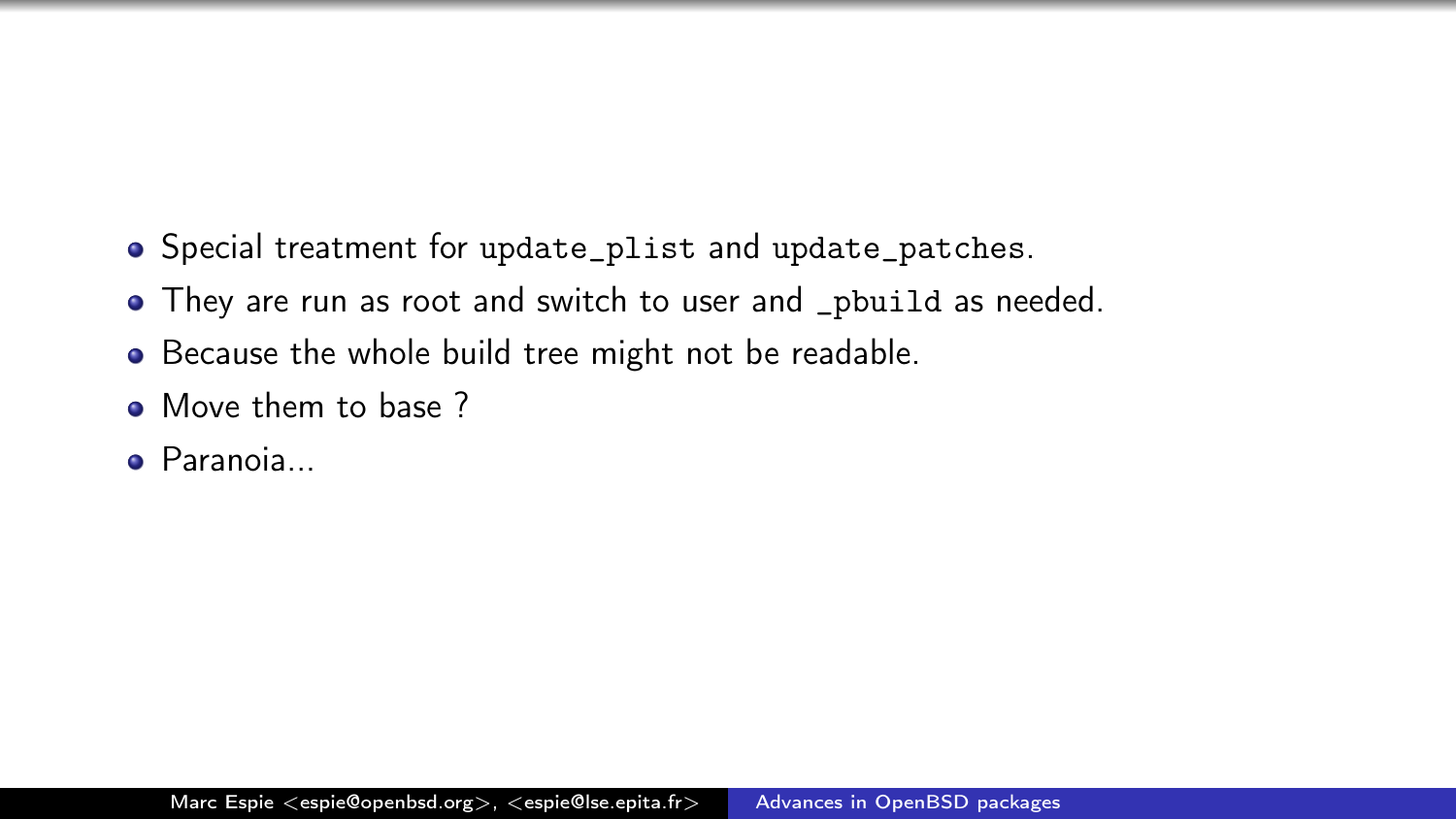- People running dpb in a chroot will use proot.
- proot sets up everything by default
- for manual interaction, you mostly need two scripts/aliases
	- one to chroot
	- another one to edit files prior to edit patches.
- but with PORTS\_PRIVSEP set, you can do everything properly.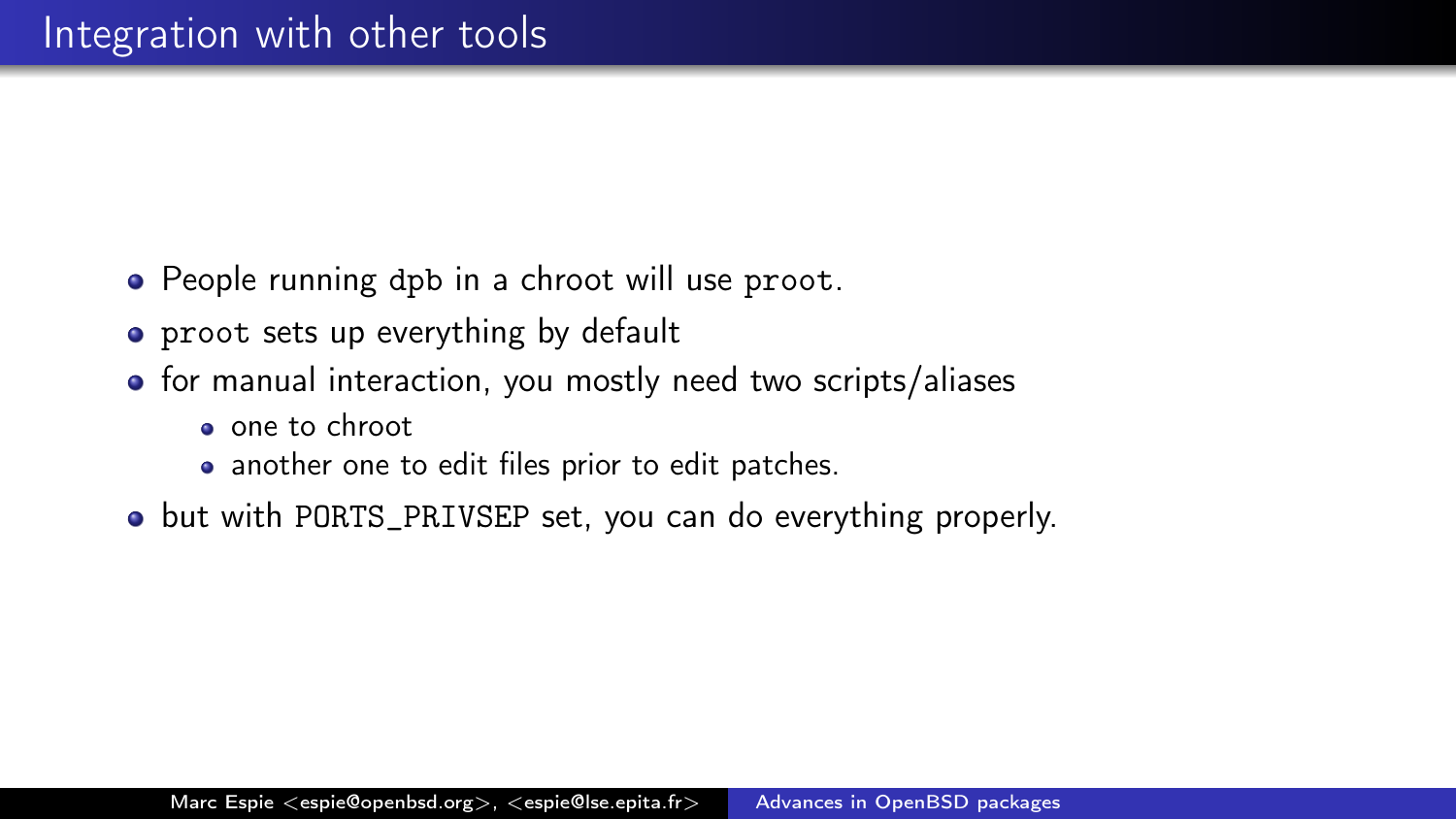<span id="page-39-0"></span>Turns out people like having PORTS\_PRIVSEP Even when not in a proot with dpb So they started setting things up manually We will have a fix-permissions target. Maybe even run automatically if the checks don't work ?